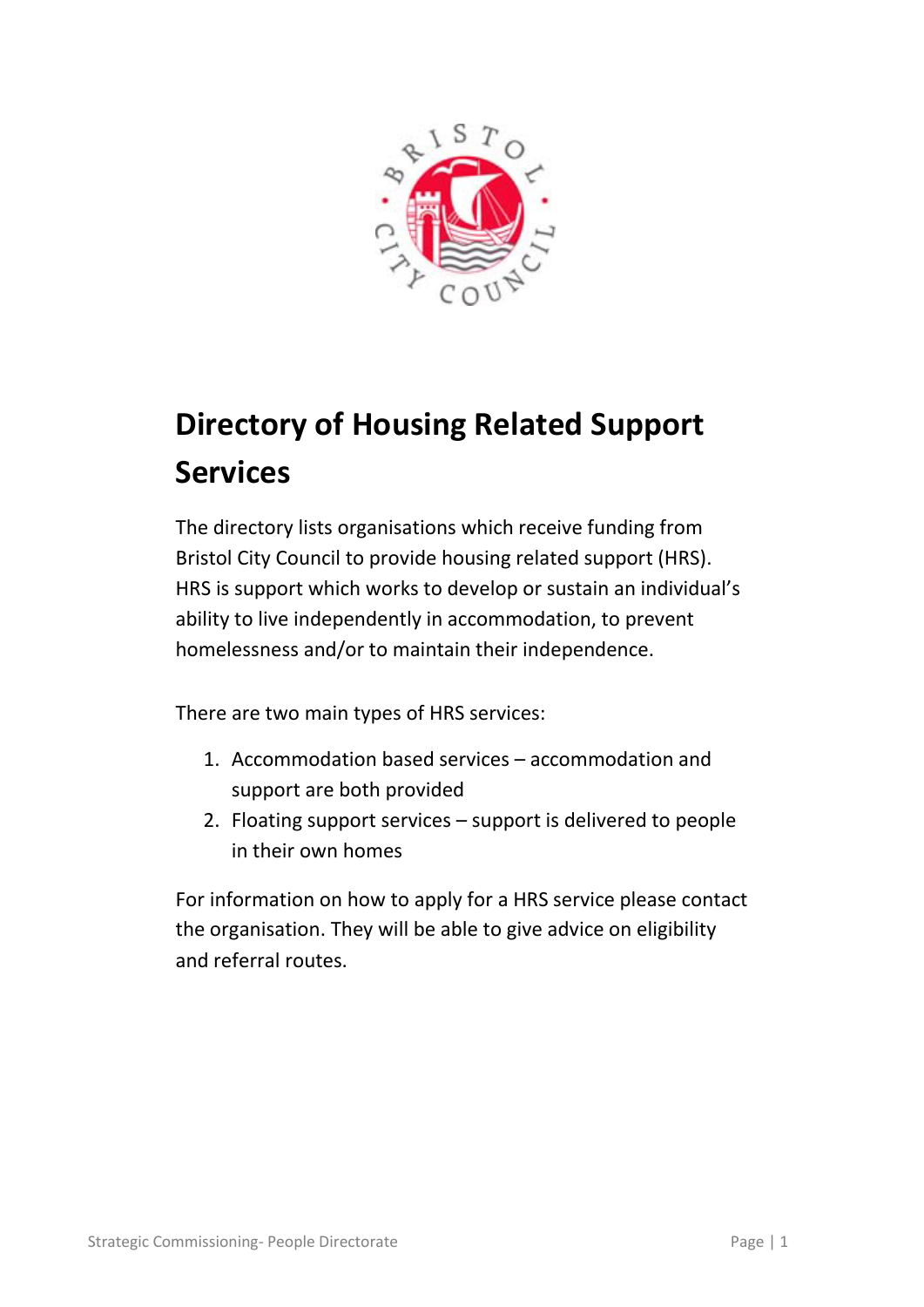# **Contents**

| А. |                                                                                              |  |
|----|----------------------------------------------------------------------------------------------|--|
| В. | Accommodation Based Services for People with Learning Disabilities and/or People with Mental |  |
| C. | Accommodation Based Services for People with a Physical or Sensory Disability 14             |  |
|    |                                                                                              |  |
| D. |                                                                                              |  |
| Ε. | Floating Support Services for Older People with Mental Health Needs / Dementia  16           |  |
| F. |                                                                                              |  |
| G. |                                                                                              |  |
| Η. |                                                                                              |  |
| I. |                                                                                              |  |
| J. |                                                                                              |  |
|    |                                                                                              |  |
|    |                                                                                              |  |
|    |                                                                                              |  |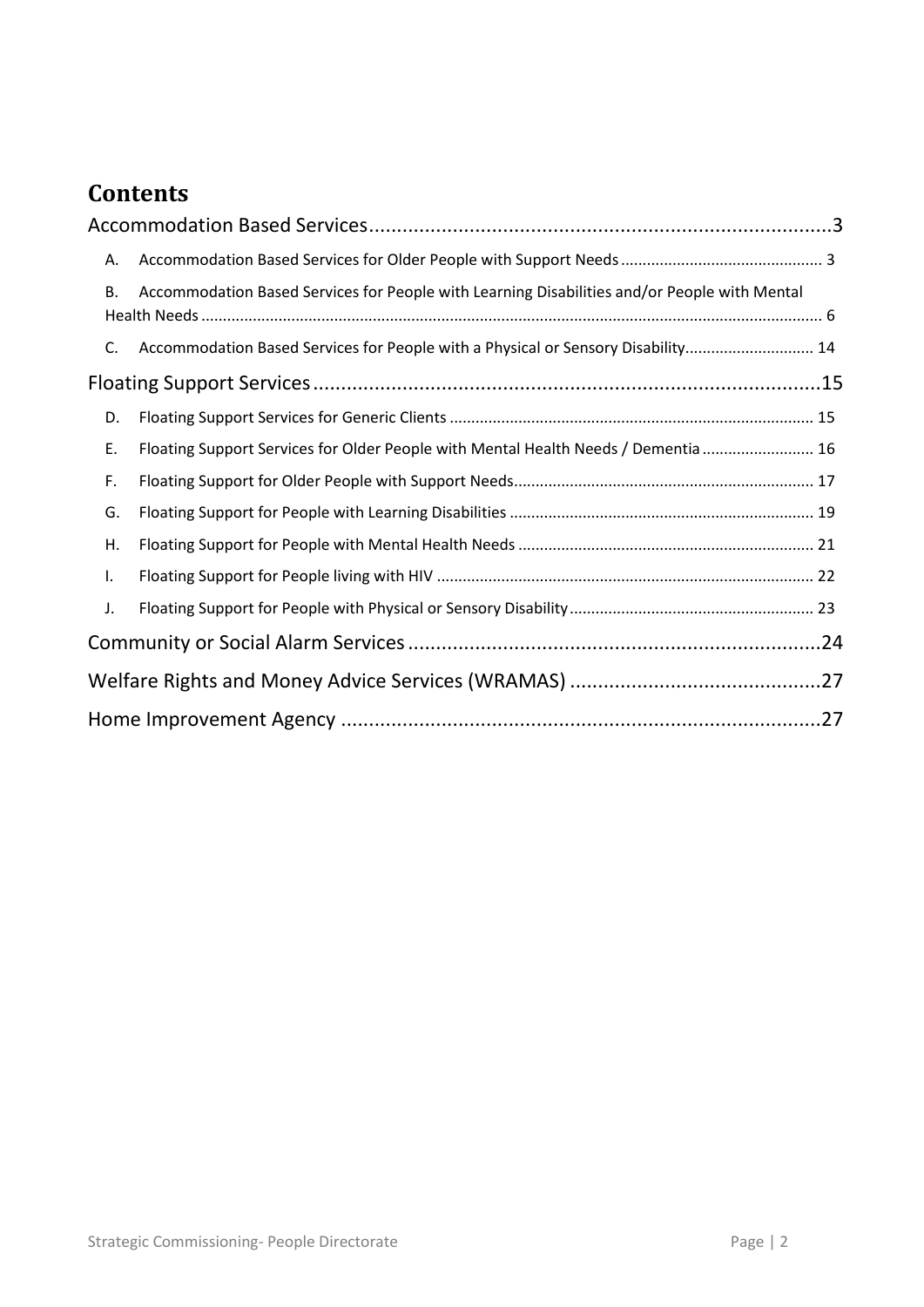# **Accommodation Based Services**

#### <span id="page-2-1"></span><span id="page-2-0"></span>**A. Accommodation Based Services for Older People with Support Needs**

| Provider                | Anchor Trust                                                  |
|-------------------------|---------------------------------------------------------------|
| <b>Service</b>          | Penfield Court - 17711                                        |
| <b>Client Groups</b>    | Older People with Support Needs                               |
| <b>Service Duration</b> | Permanent                                                     |
| <b>Service Type</b>     | Accommodation Based / Sheltered Housing for Older People      |
| <b>Referrals</b>        | Self-referral / Home Choice Bristol                           |
| <b>Address</b>          | Anchor Support Hub, 2 Godwin Street, Bradford BD1 2ST         |
| <b>Contact Details</b>  | Tel: 0300 123 7002 / Email: ContractSupportTeam@anchor.org.uk |
| Website                 | www.anchor.org.uk                                             |

| Provider                | <b>Bristol Charities</b>                                 |
|-------------------------|----------------------------------------------------------|
| <b>Service</b>          | Orchard Homes - 17733                                    |
| <b>Client Groups</b>    | Older People with support Needs                          |
| <b>Service Duration</b> | Permanent                                                |
| <b>Service Type</b>     | Accommodation Based / Sheltered Housing for Older People |
| <b>Referrals</b>        | Self-referral / Home Choice Bristol                      |
| <b>Address</b>          | 17 St Augustine's Parade, Bristol, BS1 4UL               |
| <b>Contact Details</b>  | Tel: 0117 930 0301 / Email: info@bristolcharities.org.uk |
| Website                 | www.bristolcharities.org.uk                              |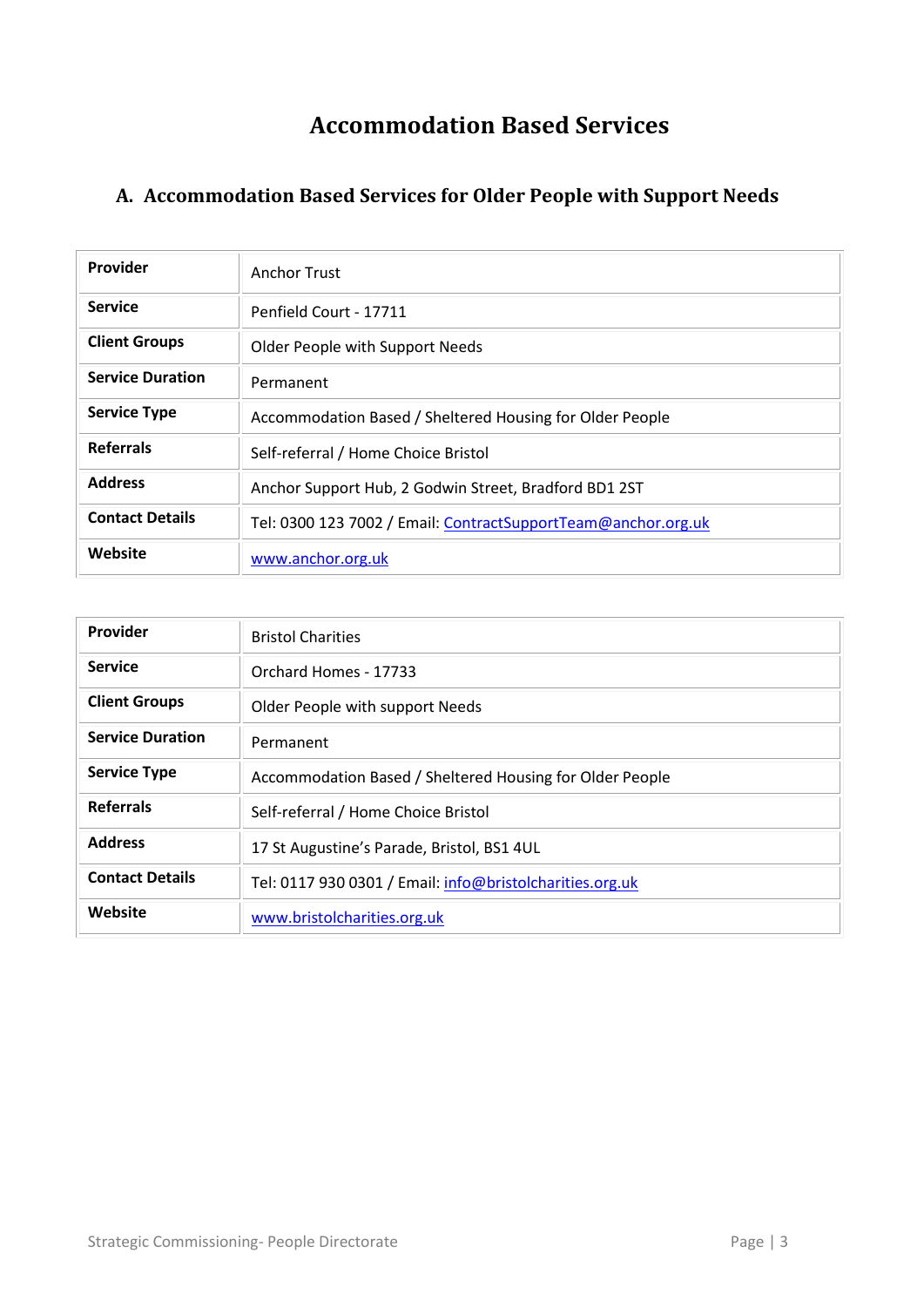| <b>Provider</b>         | Housing & Care 21                                                            |
|-------------------------|------------------------------------------------------------------------------|
| <b>Service</b>          | Sheltered Housing - 17952                                                    |
| <b>Client Groups</b>    | Older People with Support Needs                                              |
| <b>Service Duration</b> | Permanent                                                                    |
| <b>Service Type</b>     | Accommodation Based / Sheltered Housing for Older People                     |
| <b>Referrals</b>        | Self-referral / Home Choice Bristol                                          |
| <b>Address</b>          | 10 <sup>th</sup> floor, Tricom House, 51-53 Hagley Road, Birmingham, B16 8TP |
| <b>Contact Details</b>  | Tel: 0370 192 4000 / Email: enquiries@housing21.co.uk                        |
| Website                 | www.housing21.co.uk                                                          |

| Provider                | Knightstone Housing Association                                       |
|-------------------------|-----------------------------------------------------------------------|
| <b>Service</b>          | Sheltered Housing(122a) - 17950                                       |
| <b>Client Groups</b>    | Older People with Support Needs                                       |
| <b>Service Duration</b> | Permanent                                                             |
| <b>Service Type</b>     | Accommodation Based / Sheltered Housing for Older People              |
| <b>Referrals</b>        | Self-referral / Home Choice Bristol                                   |
| <b>Address</b>          | Weston Gateway Business Park, Filers Way, Weston super Mare, BS24 7JP |
| <b>Contact Details</b>  | Tel: 01934 526000 / Email: talktous@knightstone.co.uk                 |
| Website                 | www.knightstone.co.uk                                                 |

| Provider                | Places for People                                                      |
|-------------------------|------------------------------------------------------------------------|
| <b>Service</b>          | Sheltered Housing - Warden Support (567) - 17944                       |
| <b>Client Groups</b>    | Older People with Support Needs                                        |
| <b>Service Duration</b> | Permanent                                                              |
| <b>Service Type</b>     | Accommodation Based / Sheltered Housing for Older People               |
| <b>Referrals</b>        | Self-referral / Home Choice Bristol                                    |
| <b>Address</b>          | Country House, 1-3 Surrey Street, St Pauls, Bristol, BS2 8PS           |
| <b>Contact Details</b>  | Tel: 0117 9704542 / Email: customerservicecentre@placesforpeople.co.uk |
| Website                 | www.placesforpeople.co.uk                                              |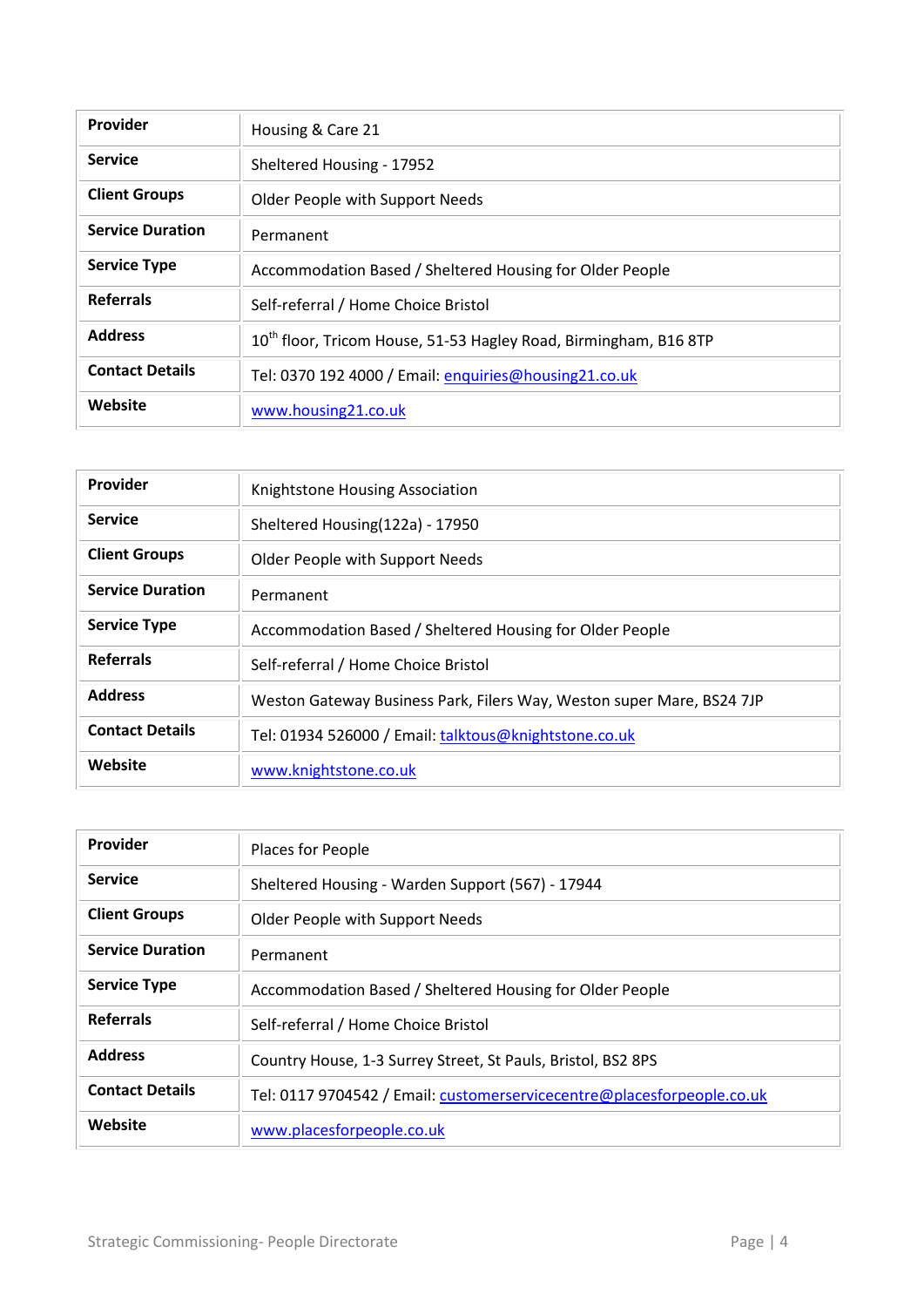| Provider                | <b>St Monica Trust</b>                                   |
|-------------------------|----------------------------------------------------------|
| <b>Service</b>          | St Monica Trust Sheltered Housing (83) - 17693           |
| <b>Client Groups</b>    | Older People with Support Needs                          |
| <b>Service Duration</b> | Permanent                                                |
| <b>Service Type</b>     | Accommodation Based / Sheltered Housing for Older People |
| <b>Referrals</b>        | Self-referral / Home Choice Bristol                      |
| <b>Address</b>          | Cote Lane, Westbury-on-Trym, Bristol, BS9 3UN            |
| <b>Contact Details</b>  | Tel: 0117 949 4000 / Email: info@stmonicatrust.org.uk    |
| Website                 | www.stmonicatrust.org.uk                                 |

| Provider                | The Guinness Trust                                                               |
|-------------------------|----------------------------------------------------------------------------------|
| <b>Service</b>          | GHA - Sheltered Housing with Warden support(550a) - 17956                        |
| <b>Client Groups</b>    | Older People with Support Needs                                                  |
| <b>Service Duration</b> | Permanent                                                                        |
| <b>Service Type</b>     | Accommodation Based / Sheltered Housing for Older People                         |
| <b>Referrals</b>        | Self-referral / Home Choice Bristol                                              |
| <b>Address</b>          | Block C. Estune Business Park, Wild Country Lane, Long Ashton, Bristol, BS41 9AF |
| <b>Contact Details</b>  | Tel: 0300 123 0705                                                               |
| Website                 | www.guinnesspartnership.com                                                      |

| Provider                | The Guinness Trust                                                      |
|-------------------------|-------------------------------------------------------------------------|
| <b>Service</b>          | Rockingham Gardens - 17927                                              |
| <b>Client Groups</b>    | Older People with Support Needs                                         |
| <b>Service Duration</b> | Permanent                                                               |
| <b>Service Type</b>     | Accommodation Based / Sheltered Housing for Older People                |
| <b>Referrals</b>        | Self-referral / Home Choice Bristol                                     |
| <b>Address</b>          | Block C. Estune Business Park, Wild Country Lane, Long Ashton, BS41 9AF |
| <b>Contact Details</b>  | Tel: 0300 123 0705                                                      |
| Website                 | www.guinnesspartnership.com                                             |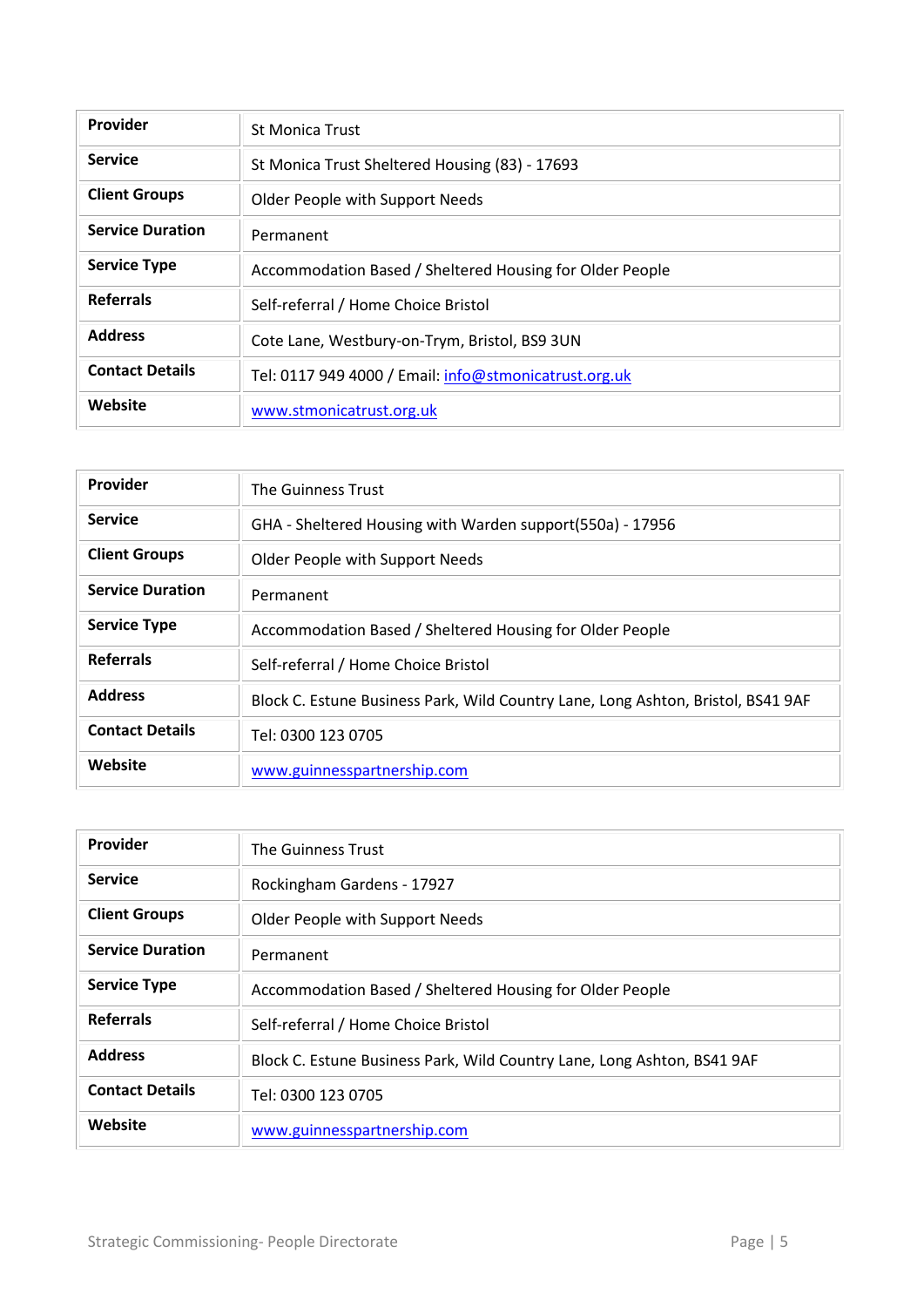#### <span id="page-5-0"></span>**B. Accommodation Based Services for People with Learning Disabilities and/or People with Mental Health Needs**

| <b>Provider</b>         | 3 Trees Community Support Ltd                             |
|-------------------------|-----------------------------------------------------------|
| <b>Service</b>          | Ashworthy Floating Support Service - 18084                |
| <b>Client Groups</b>    | People with Learning Disabilities                         |
| <b>Service Duration</b> | Permanent                                                 |
| <b>Service Type</b>     | <b>Accommodation Based Service</b>                        |
| <b>Referrals</b>        | Self-referral / Care Direct                               |
| <b>Address</b>          | 56A Greystoke Avenue, Westbury-on-Trym, Bristol, BS10 6AZ |
| <b>Contact Details</b>  | Tel: 0117 9505606 / Email: enquiries@3tcs.co.uk           |
| Website                 | www.3tcs.co.uk                                            |

| Provider                | Ainger, Declan                                                      |
|-------------------------|---------------------------------------------------------------------|
| <b>Service</b>          | Clare House - 17912                                                 |
| <b>Client Groups</b>    | People with Learning Disabilities & People with Mental Health Needs |
| <b>Service Duration</b> | Permanent                                                           |
| <b>Service Type</b>     | <b>Accommodation Based Service</b>                                  |
| <b>Referrals</b>        | Self-referral / Care Direct                                         |
| <b>Address</b>          | 245 Forest Road, Fishponds, Bristol, BS16 3QY                       |
| <b>Contact Details</b>  | Tel: 0117 965 2267                                                  |
| Website                 |                                                                     |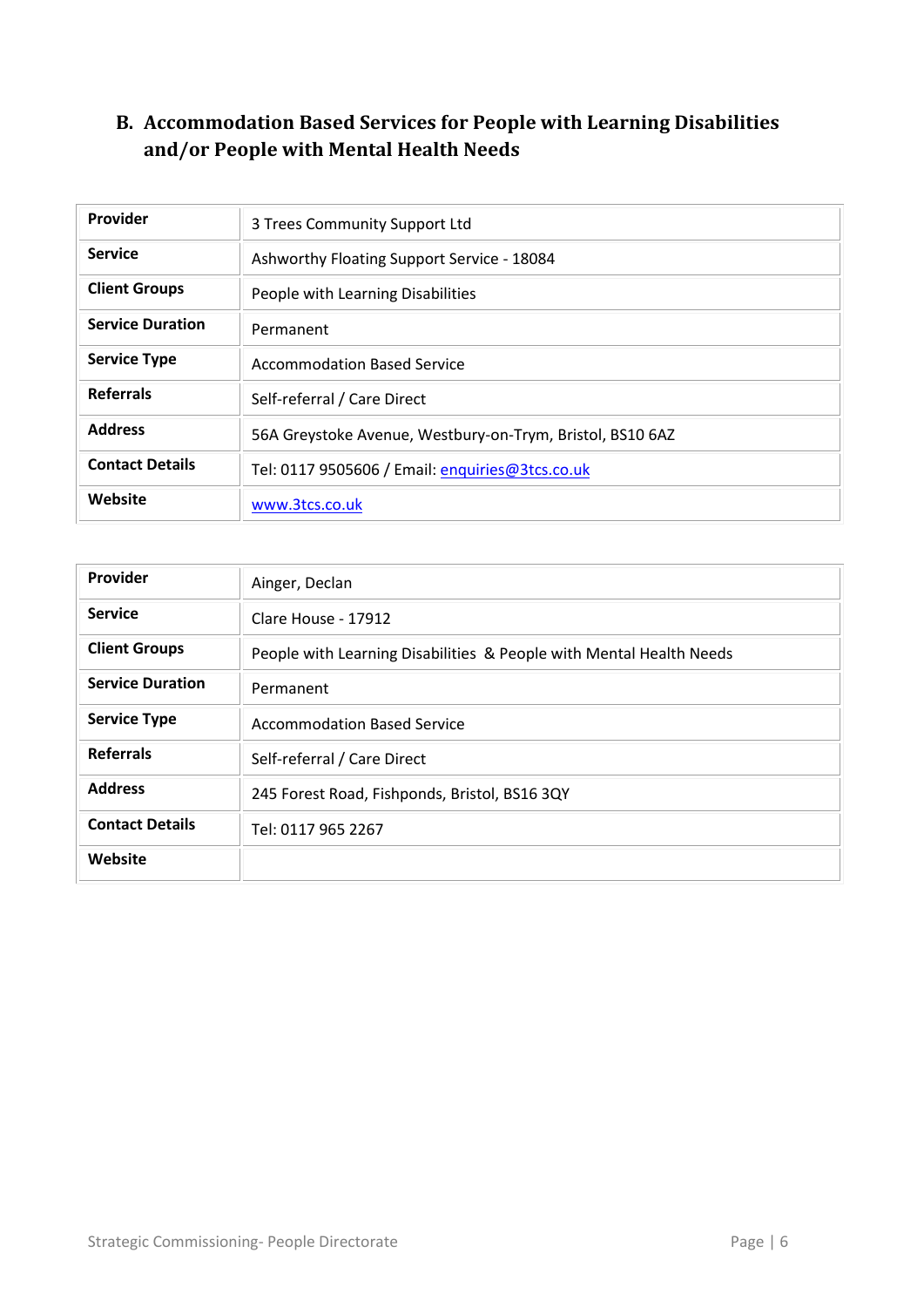| Provider                | <b>Bristol City Council</b>                                          |
|-------------------------|----------------------------------------------------------------------|
| <b>Service</b>          | <b>Shared Lives</b>                                                  |
| <b>Client Groups</b>    | People with Learning Disabilities                                    |
| <b>Service Duration</b> | Permanent                                                            |
| <b>Service Type</b>     | <b>Accommodation Based Service</b>                                   |
| <b>Referrals</b>        | Self-referral / Care Direct                                          |
| <b>Address</b>          | Bristol Shared Lives, FREEPOST NAT17481, PO Box 30, Bristol, BS1 5BR |
| <b>Contact Details</b>  | Tel: 0117 903 6680 / Email: sharedlives@bristol.gov.uk               |
| Website                 | www.bristol.gov.uk                                                   |

| <b>Provider</b>         | <b>Brandon Trust</b>                                       |
|-------------------------|------------------------------------------------------------|
| <b>Service</b>          | Falcondale Road(436) - 17850                               |
| <b>Client Groups</b>    | People with Learning Disabilities                          |
| <b>Service Duration</b> | Permanent                                                  |
| <b>Service Type</b>     | <b>Accommodation Based Service</b>                         |
| <b>Referrals</b>        | Self-referral / Care Direct                                |
| <b>Address</b>          | Olympus House, Britannia Road, Patchway, Bristol, BS34 5TA |
| <b>Contact Details</b>  | Tel: 0117 907 7200 / Email: info@brandontrust.org          |
| Website                 | www.brandontrust.org                                       |

| Provider                | <b>Brandon Trust</b>                                       |
|-------------------------|------------------------------------------------------------|
| <b>Service</b>          | Monks Park Ave(435) - 17849                                |
| <b>Client Groups</b>    | People with Learning Disabilities                          |
| <b>Service Duration</b> | Permanent                                                  |
| <b>Service Type</b>     | <b>Accommodation Based Service</b>                         |
| <b>Referrals</b>        | Self-referral / Care Direct                                |
| <b>Address</b>          | Olympus House, Britannia Road, Patchway, Bristol, BS34 5TA |
| <b>Contact Details</b>  | Tel: 0117 907 7200 / Email: info@brandontrust.org          |
| Website                 | www.brandontrust.org                                       |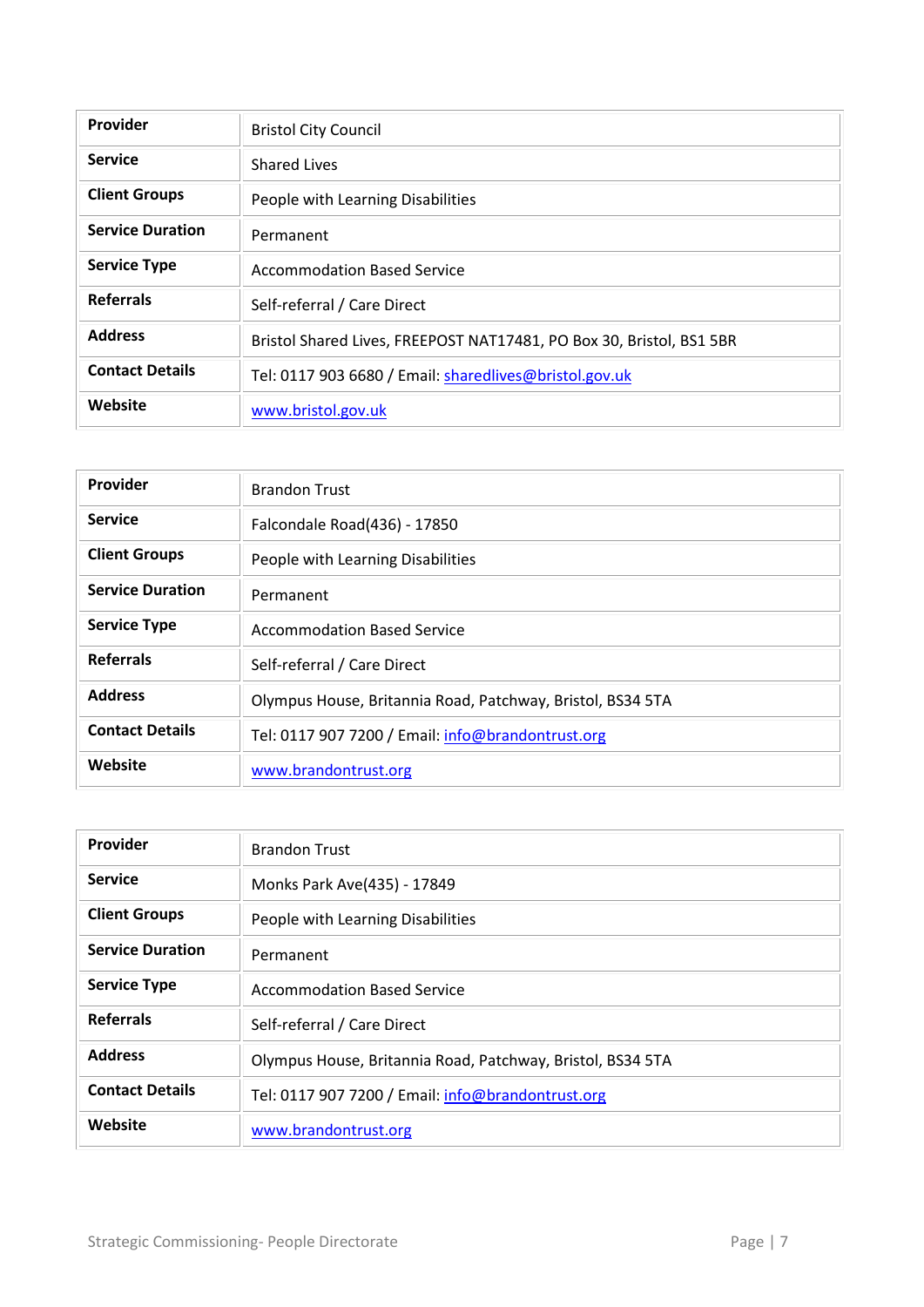| Provider                | Choisy Care Ltd                                      |
|-------------------------|------------------------------------------------------|
| <b>Service</b>          | Choisy Care                                          |
| <b>Client Groups</b>    | People with Learning Disabilities                    |
| <b>Service Duration</b> | Permanent                                            |
| <b>Service Type</b>     | <b>Accommodation Based Service</b>                   |
| <b>Referrals</b>        | Self-referral / Care Direct                          |
| <b>Address</b>          | 5 Ingmire Road, Eastville, Bristol, BS5 6XD          |
| <b>Contact Details</b>  | Tel: 0117 9585117 / Email: choisy-care@hotmail.co.uk |
| Website                 |                                                      |

| Provider                | <b>Dimensions</b>                                     |
|-------------------------|-------------------------------------------------------|
| <b>Service</b>          | Dimensions Support Services - 17702                   |
| <b>Client Groups</b>    | People with Learning Disabilities                     |
| <b>Service Duration</b> | Permanent                                             |
| <b>Service Type</b>     | Accommodation Based Service                           |
| <b>Referrals</b>        | Self-referral / Care Direct                           |
| <b>Address</b>          | 5 Kelso Place, Upper Bristol Road, Bath, BA1 3AU      |
| <b>Contact Details</b>  | Tel:01225 786609 / Email: enquiries@dimensions-uk.org |
| Website                 | www.dimensions-uk.org                                 |

| Provider                | Freeways Trust Ltd                                                |
|-------------------------|-------------------------------------------------------------------|
| <b>Service</b>          | Freeways Floating Support Service - 18081                         |
| <b>Client Groups</b>    | People with Learning Disabilities                                 |
| <b>Service Duration</b> | Permanent                                                         |
| <b>Service Type</b>     | <b>Accommodation Based Service</b>                                |
| <b>Referrals</b>        | Self-referral / Care Direct                                       |
| <b>Address</b>          | Leigh Court Day Centre, Pill Road, Abbots Leigh, Bristol, BS8 3QY |
| <b>Contact Details</b>  | Tel: 01275 372109                                                 |
| Website                 | www.freeways.org.uk                                               |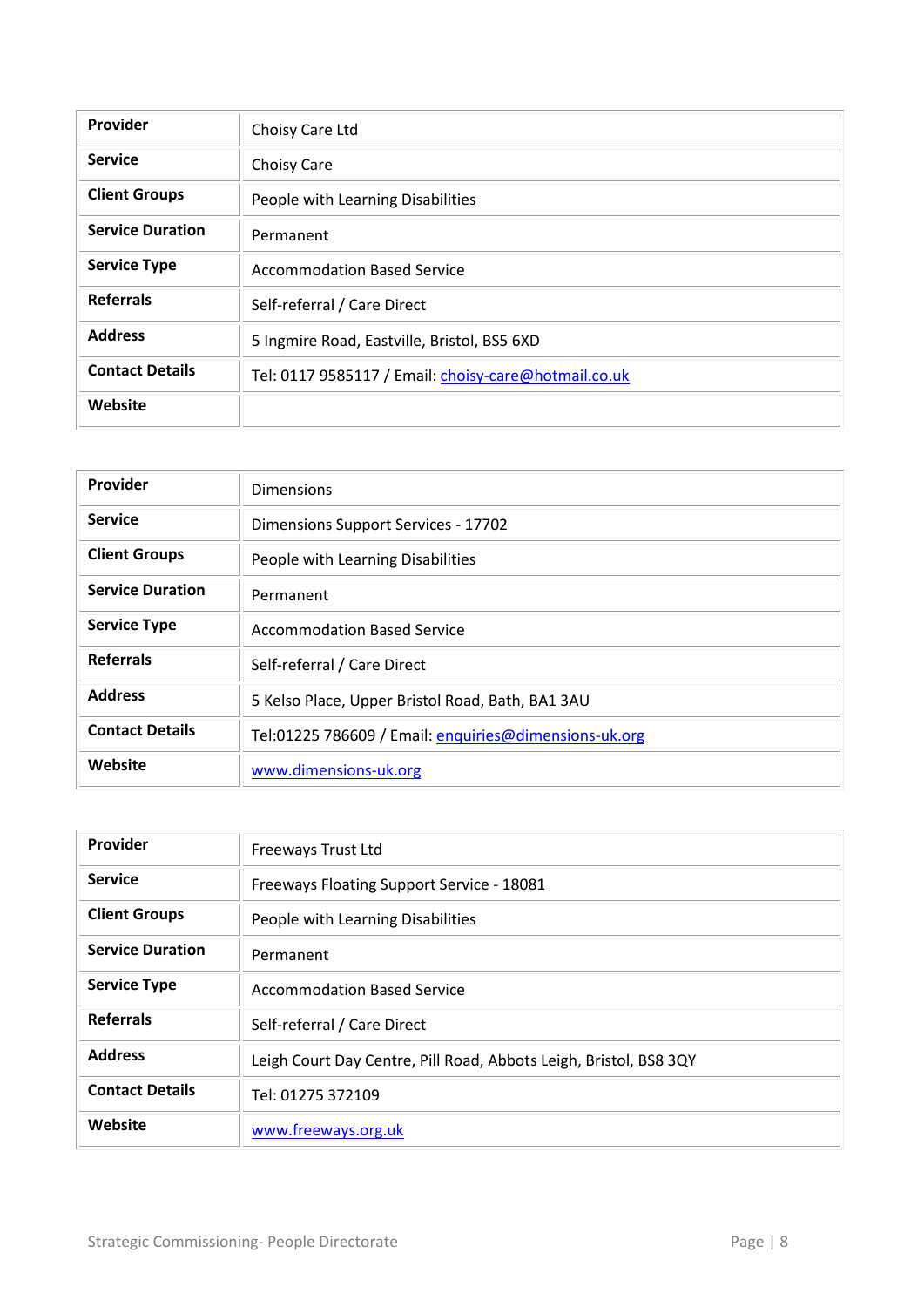| Provider                | <b>HF Trust Ltd</b>                                                          |
|-------------------------|------------------------------------------------------------------------------|
| <b>Service</b>          | Hft Bristol and Bath - 17841                                                 |
| <b>Client Groups</b>    | People with Learning Disabilities                                            |
| <b>Service Duration</b> | Permanent                                                                    |
| <b>Service Type</b>     | <b>Accommodation Based Service</b>                                           |
| <b>Referrals</b>        | Self-referral / Care Direct                                                  |
| <b>Address</b>          | 5/6 Brook Business Park, Folly Brook Road, Emersons Green, Bristol, BS16 7FL |
| <b>Contact Details</b>  | Tel: 0117 924 3152 / Email: info@hft.org.uk                                  |
| Website                 | www.hft.org.uk                                                               |

| Provider                | Improving Prospects Ltd (t/a Manor Community Supportive Living)     |
|-------------------------|---------------------------------------------------------------------|
| <b>Service</b>          | Manor Community Supportive Living - 18091                           |
| <b>Client Groups</b>    | People with Learning Disabilities & People with Mental Health Needs |
| <b>Service Duration</b> | Permanent                                                           |
| <b>Service Type</b>     | Accommodation Based Service                                         |
| <b>Referrals</b>        | Self-referral / Care Direct                                         |
| <b>Address</b>          | Gladstone House, Gladstone Drive, Mangotsfield, Bristol, BS16 4RU   |
| <b>Contact Details</b>  | Tel: 0117 360 0510 / Email: admin@manorcommunity.co.uk              |
| Website                 | www.manorcommunity.co.uk                                            |

| Provider                | Knightstone Housing Association                                       |
|-------------------------|-----------------------------------------------------------------------|
| <b>Service</b>          | Strathearn Drive - 17804                                              |
| <b>Client Groups</b>    | People with Learning Disabilities                                     |
| <b>Service Duration</b> | Permanent                                                             |
| <b>Service Type</b>     | <b>Accommodation Based Service</b>                                    |
| <b>Referrals</b>        | Self-referral / Care Direct                                           |
| <b>Address</b>          | Weston Gateway Business Park, Filers Way, Weston super Mare, BS24 7JP |
| <b>Contact Details</b>  | Tel: 01934 526000 / Email: talktous@knightstone.co.uk                 |
| Website                 | www.knightstone.co.uk                                                 |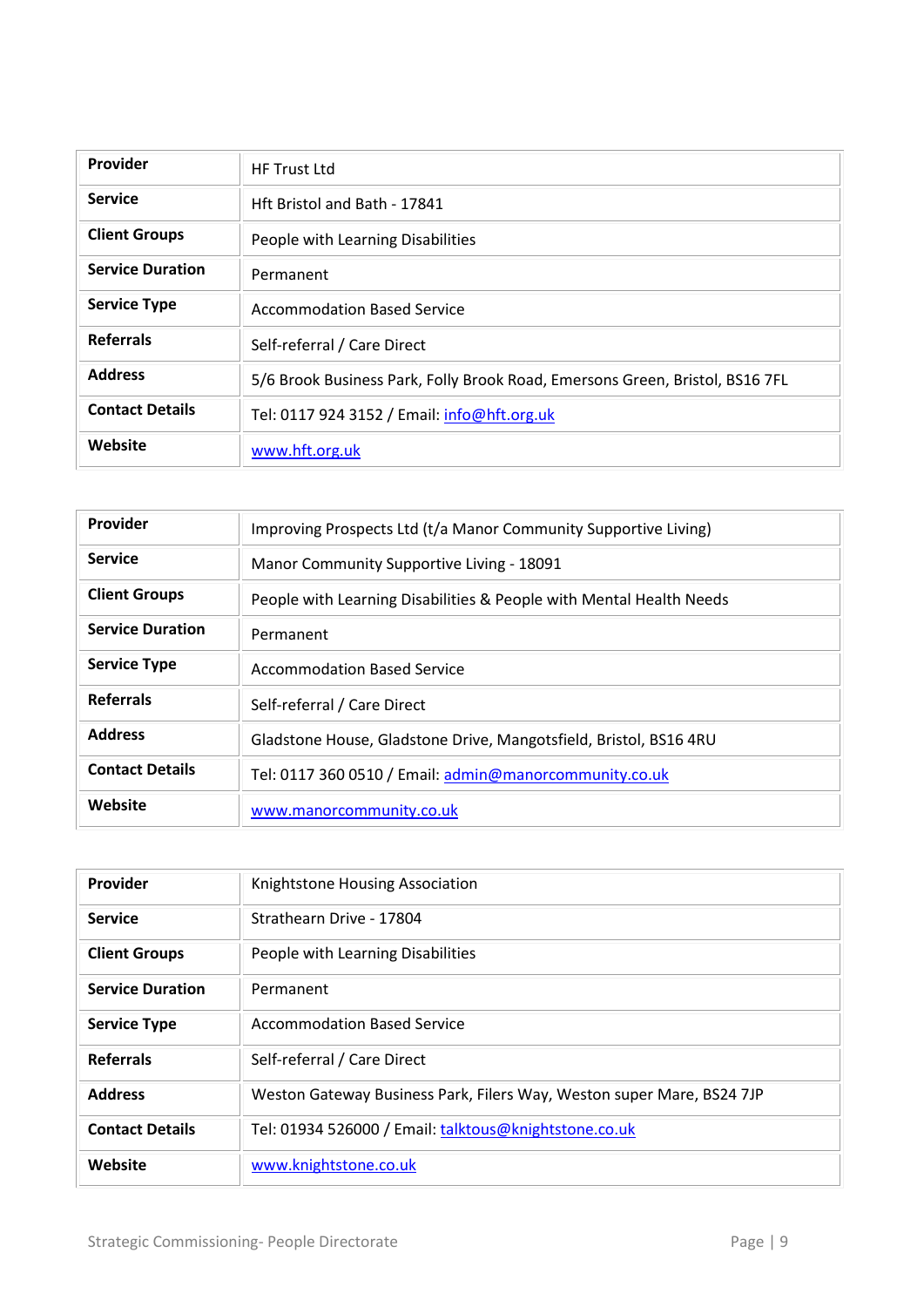| Provider                | Lifeways Community Care Ltd                                                  |
|-------------------------|------------------------------------------------------------------------------|
| <b>Service</b>          | Supported Living Service - 18144                                             |
| <b>Client Groups</b>    | People with Learning Disabilities                                            |
| <b>Service Duration</b> | Permanent                                                                    |
| <b>Service Type</b>     | <b>Accommodation Based Service</b>                                           |
| <b>Referrals</b>        | Self-Referral / Care Direct                                                  |
| <b>Address</b>          | Prospect House, Suite 3 Bath Road Trading Estate, Lightpill, Stroud, GL5 3QF |
| <b>Contact Details</b>  | Tel: 01453 766441                                                            |
| Website                 | www.lifeways.co.uk                                                           |

| Provider                | <b>Maples Community Housing Ltd</b>               |
|-------------------------|---------------------------------------------------|
| <b>Service</b>          | Maples Community Housing Ltd (103) - 17710        |
| <b>Client Groups</b>    | People with Mental Health Needs                   |
| <b>Service Duration</b> | Permanent                                         |
| <b>Service Type</b>     | <b>Accommodation Based Service</b>                |
| <b>Referrals</b>        | Self-referral / Care Direct                       |
| <b>Address</b>          | 123 Downend Road, Fishponds, Bristol, BS16 5BE    |
| <b>Contact Details</b>  | Tel: 0117 302 6160 / Email: info@maplescare.co.uk |
| Website                 | www.maplescare.co.uk                              |

| Provider                | New Beginnings Bristol Ltd                                  |
|-------------------------|-------------------------------------------------------------|
| <b>Service</b>          | New Beginnings Bristol Ltd - 18172                          |
| <b>Client Groups</b>    | People with Learning Disabilities                           |
| <b>Service Duration</b> | Permanent                                                   |
| <b>Service Type</b>     | Accommodation Based Service                                 |
| <b>Referrals</b>        | Self-Referral / Care Direct                                 |
| <b>Address</b>          | 28 Park Road, Staple Hill, Bristol, BS16 5LF                |
| <b>Contact Details</b>  | Tel: 07900 553 156 / Email: info@newbeginningsbristol.co.uk |
| Website                 | www.newbeginningsbristol.co.uk                              |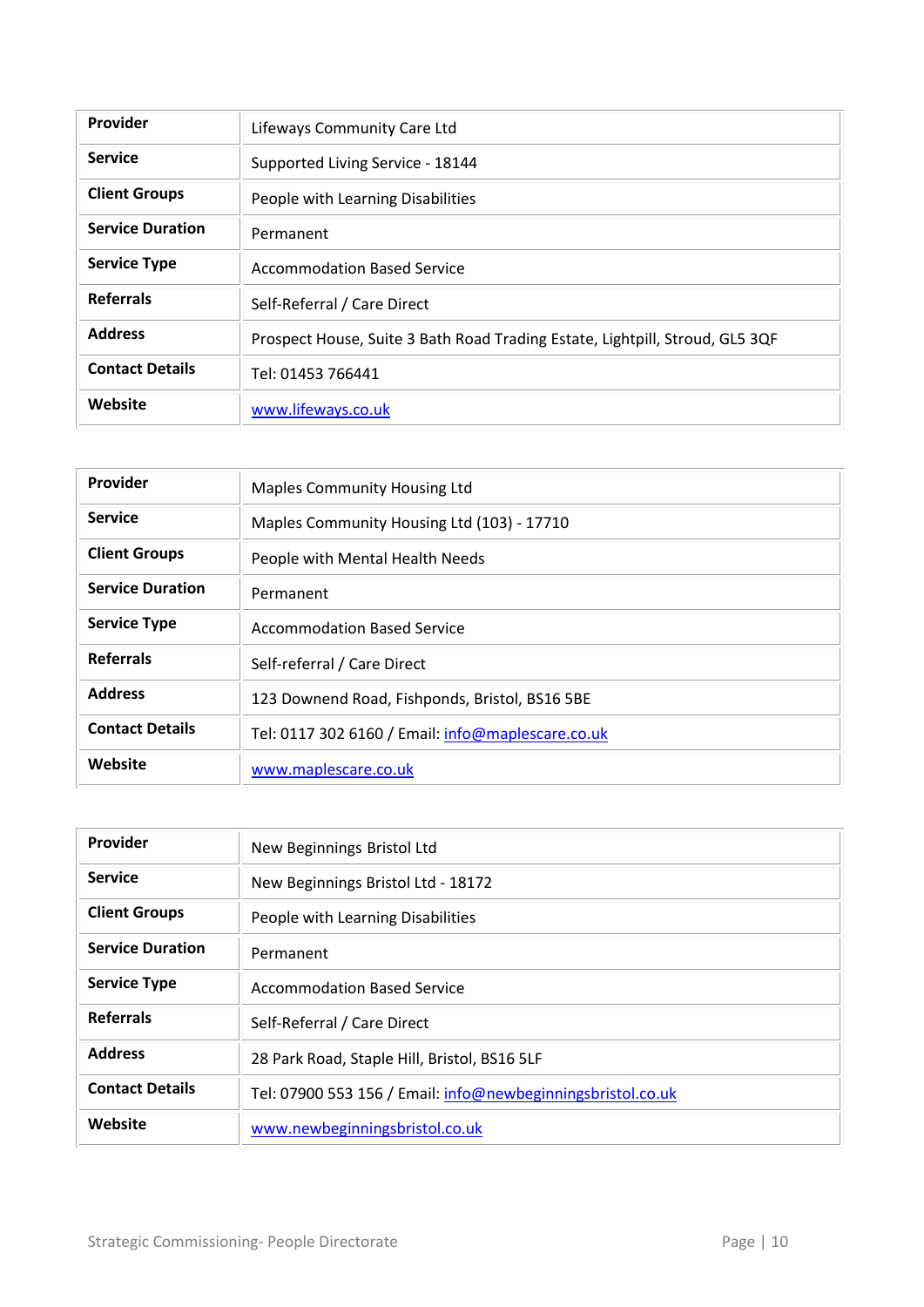| Provider                | Raphael House                        |
|-------------------------|--------------------------------------|
| <b>Service</b>          | Raphael House (421) - 17844          |
| <b>Client Groups</b>    | People with Learning Disabilities    |
| <b>Service Duration</b> | Permanent                            |
| <b>Service Type</b>     | <b>Accommodation Based Service</b>   |
| <b>Referrals</b>        | Self-Referral / Care Direct          |
| <b>Address</b>          | 3 Hillside, Cotham, Bristol, BS6 6JP |
| <b>Contact Details</b>  | Tel: 0117 974 5297                   |
| Website                 |                                      |

| Provider                | <b>Royal Mencap Society</b>             |
|-------------------------|-----------------------------------------|
| <b>Service</b>          | Mencap Floating Support Service - 18082 |
| <b>Client Groups</b>    | People with Learning Disabilities       |
| <b>Service Duration</b> | Permanent                               |
| <b>Service Type</b>     | <b>Accommodation Based Service</b>      |
| <b>Referrals</b>        | Self-Referral / Care Direct             |
| <b>Address</b>          | 127a Pembroke Road, Bristol, BS8 3ES    |
| <b>Contact Details</b>  | Tel: 0117 973 1913                      |
| Website                 | www.mencap.org.uk                       |

| Provider                | <b>Sanctuary Housing Association</b>                                      |
|-------------------------|---------------------------------------------------------------------------|
| <b>Service</b>          | Stoneleigh House - 18100                                                  |
| <b>Client Groups</b>    | People with Mental Health Needs                                           |
| <b>Service Duration</b> | Permanent                                                                 |
| <b>Service Type</b>     | <b>Accommodation Based Service</b>                                        |
| <b>Referrals</b>        | Self-referral / Care Direct                                               |
| <b>Address</b>          | Sanctuary Carr-Gomm, Shaftesbury Court, Manor Close, Trowbridge, BA14 9HN |
| <b>Contact Details</b>  | Tel: 01905 334392                                                         |
| Website                 | www.sanctuary-supported-living.co.uk                                      |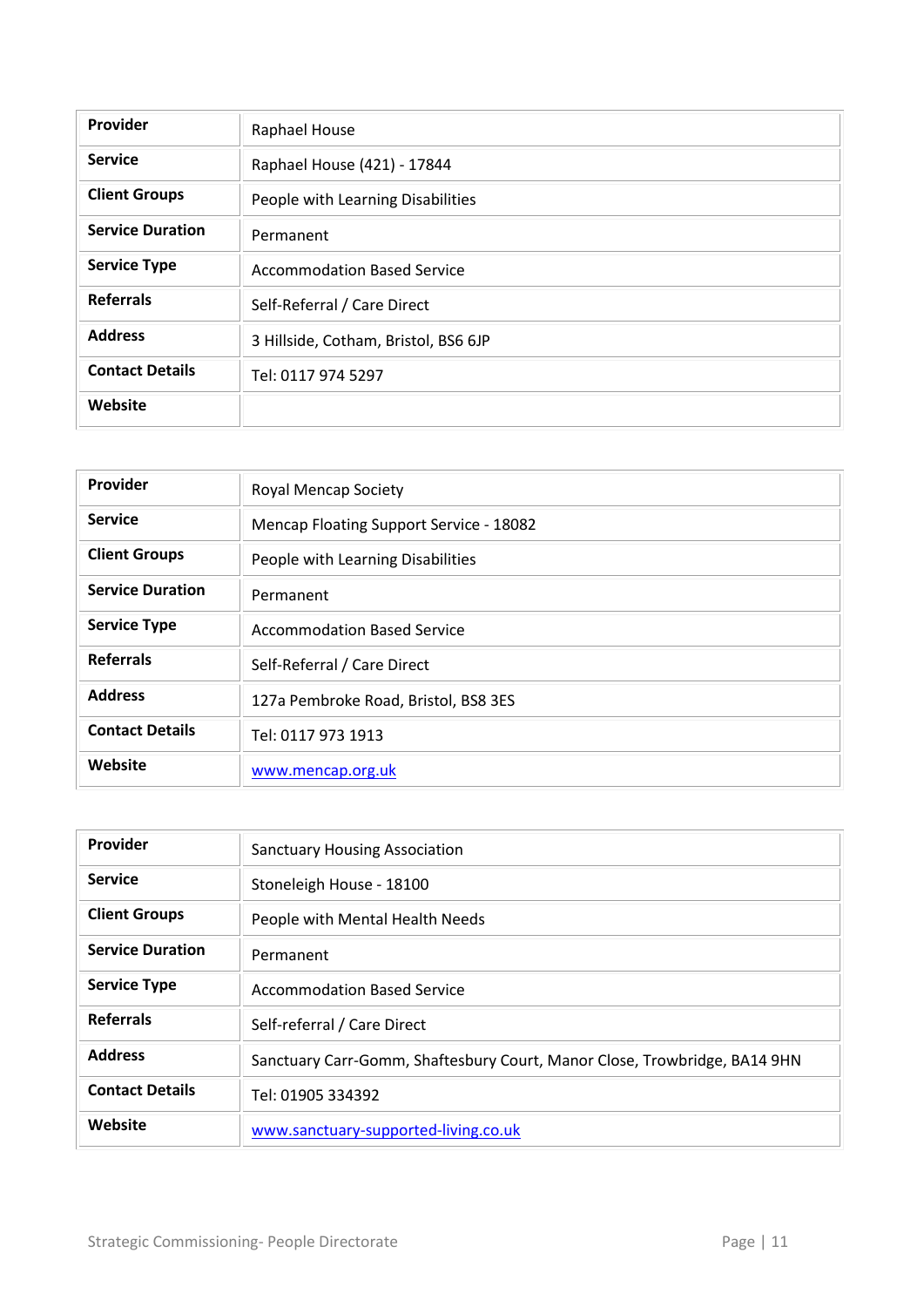| Provider                | Second Step Housing Association                     |
|-------------------------|-----------------------------------------------------|
| <b>Service</b>          | Supported Housing - Permanent (506a) - 17965        |
| <b>Client Groups</b>    | People with Mental Health Needs                     |
| <b>Service Duration</b> | Permanent                                           |
| <b>Service Type</b>     | <b>Accommodation Based Service</b>                  |
| <b>Referrals</b>        | Self-referral / Care Direct                         |
| <b>Address</b>          | 9 Brunswick Square, St Pauls, Bristol, BS2 8PE      |
| <b>Contact Details</b>  | Tel: 0117 909 6630 / Email: admin@second-step.co.uk |
| Website                 | www.second-step.co.uk                               |

| Provider                | Silva Care Ltd                                                     |
|-------------------------|--------------------------------------------------------------------|
| <b>Service</b>          | Silva Care Floating Support Service - 18083                        |
| <b>Client Groups</b>    | People with Learning Disabilities                                  |
| <b>Service Duration</b> | Permanent                                                          |
| <b>Service Type</b>     | <b>Accommodation Based Service</b>                                 |
| <b>Referrals</b>        | Self-Referral / Care Direct                                        |
| <b>Address</b>          | Woodlands Grange, Woodlands Lane, Bradley Stoke, Bristol, BS32 4JY |
| <b>Contact Details</b>  | Tel: 0117 956 2411 / Email: admin@silvacare.org.uk                 |
| Website                 | www.silvacare.org.uk                                               |

| Provider                | <b>Supporting Options Ltd</b>                                           |
|-------------------------|-------------------------------------------------------------------------|
| <b>Service</b>          | <b>Supporting Options Ltd</b>                                           |
| <b>Client Groups</b>    | People with Learning Disabilities & People with Mental Health Needs     |
| <b>Service Duration</b> | Permanent                                                               |
| <b>Service Type</b>     | Accommodation Based Service                                             |
| <b>Referrals</b>        | Self-Referral / Care Direct                                             |
| <b>Address</b>          | South Road, Kingswood, Bristol, BS15 8JF                                |
| <b>Contact Details</b>  | Tel: 0117 9044972 / 07723 698019 / Email: support@supportingoptions.org |
| Website                 |                                                                         |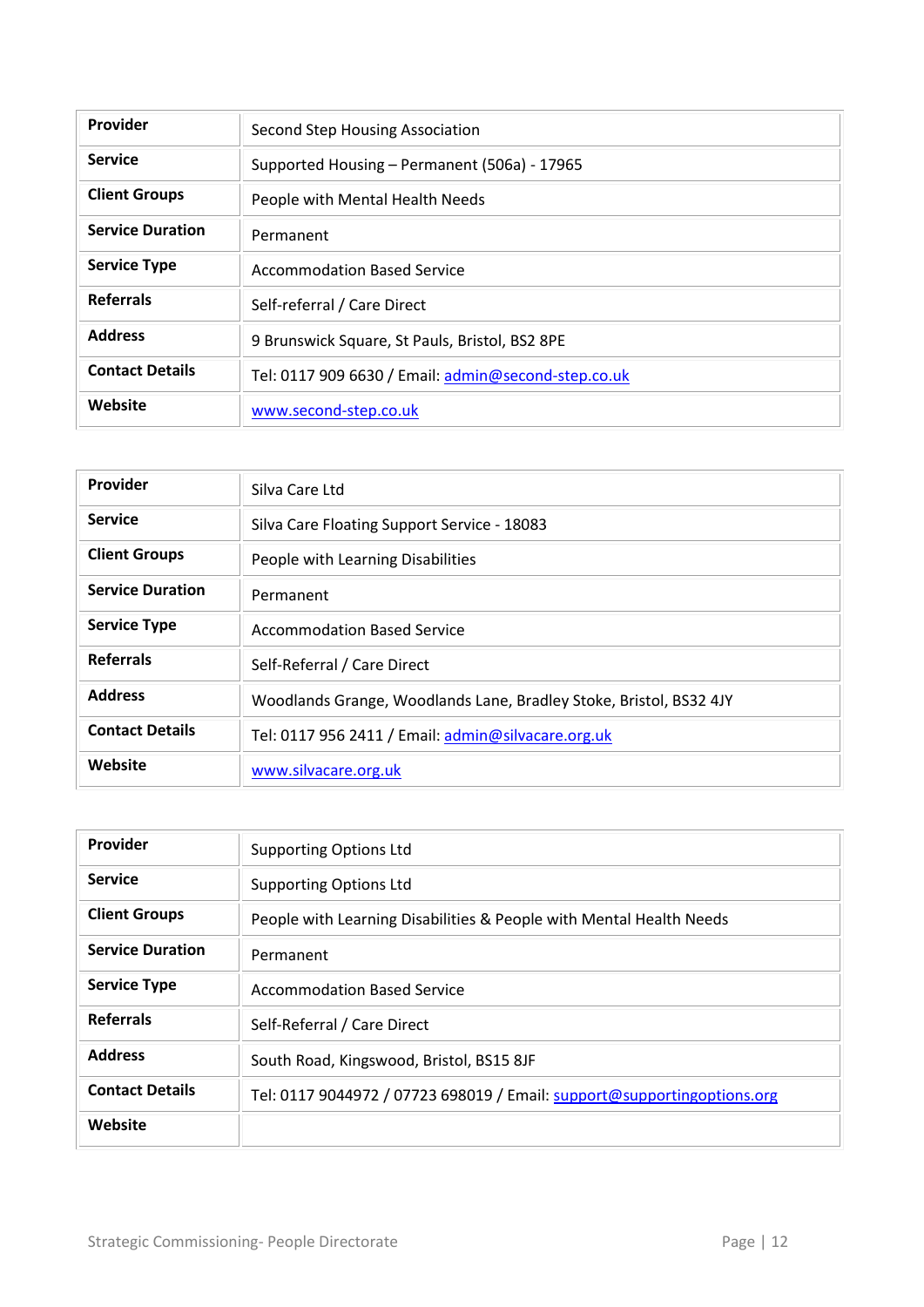| Provider                | <b>Willowbank Care Ltd</b>                 |
|-------------------------|--------------------------------------------|
| <b>Service</b>          | Filwood & the Flat - 17954                 |
| <b>Client Groups</b>    | People with Learning Disabilities          |
| <b>Service Duration</b> | Permanent                                  |
| <b>Service Type</b>     | <b>Accommodation Based Service</b>         |
| <b>Referrals</b>        | Self-referral / Care Direct                |
| <b>Address</b>          | 88 Filton Road, Horfield, Bristol, BS7 OPD |
| <b>Contact Details</b>  | Tel: 01454 250606                          |
| Website                 |                                            |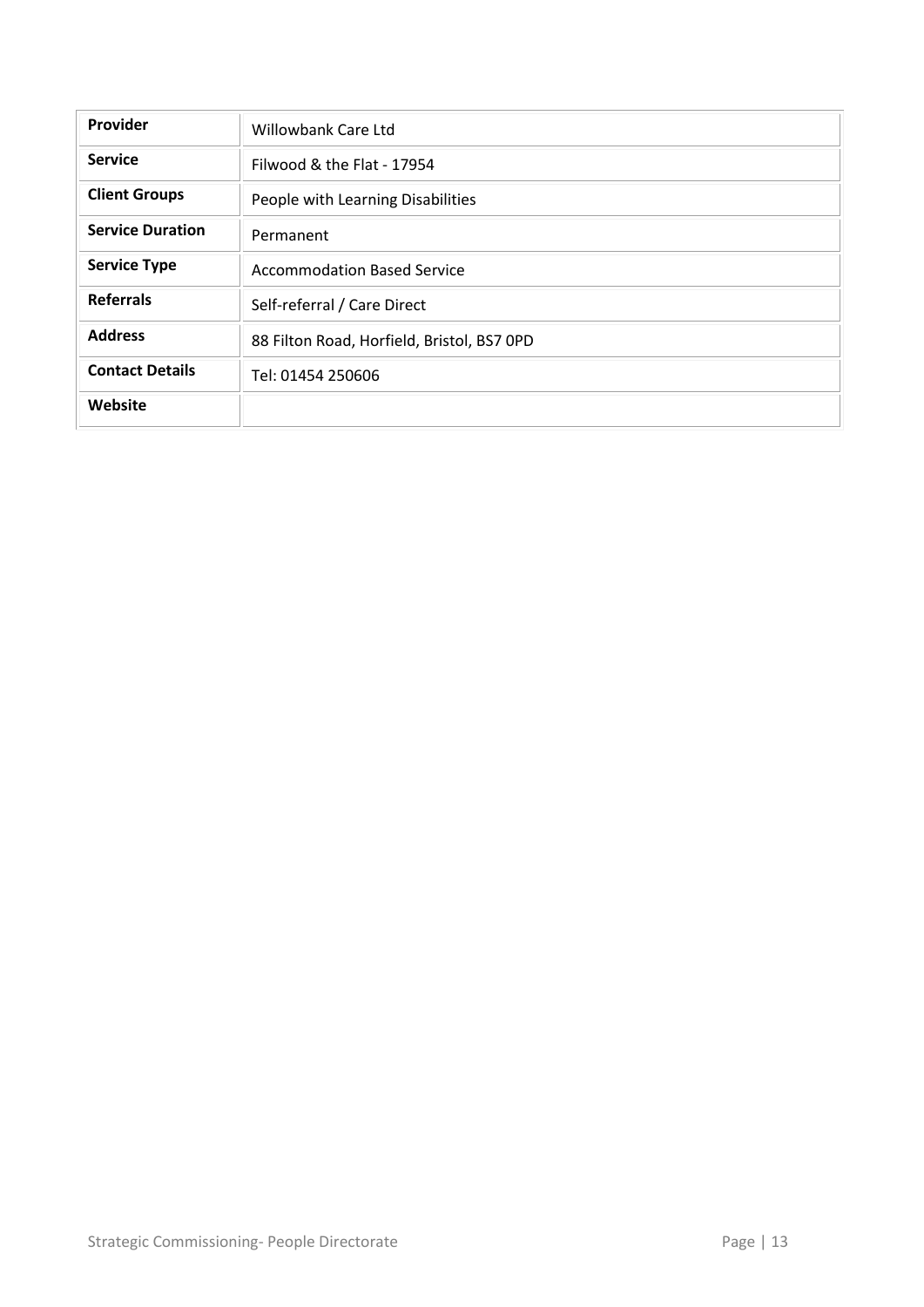#### <span id="page-13-0"></span>**C. Accommodation Based Services for People with a Physical or Sensory Disability**

| <b>Provider</b>         | <b>Bristol City Council</b>                                                                          |
|-------------------------|------------------------------------------------------------------------------------------------------|
| <b>Service</b>          | Buckley Court - 18104                                                                                |
| <b>Client Groups</b>    | Deaf/Deafened/Hard of Hearing/Deafblind                                                              |
| <b>Service Duration</b> | Medium                                                                                               |
| <b>Service Type</b>     | <b>Accommodation Based Service</b>                                                                   |
| <b>Referrals</b>        | Direct to Buckley Court                                                                              |
| <b>Address</b>          | Buckley Court, 33 Machin Road, Henbury, Bristol, BS10 7HQ                                            |
| <b>Contact Details</b>  | Tel: 0117 353 3322 / Email: buckley.court@bristol.gov.uk<br>or visit our facebook page Buckley Court |
| Website                 | www.bristol.gov.uk                                                                                   |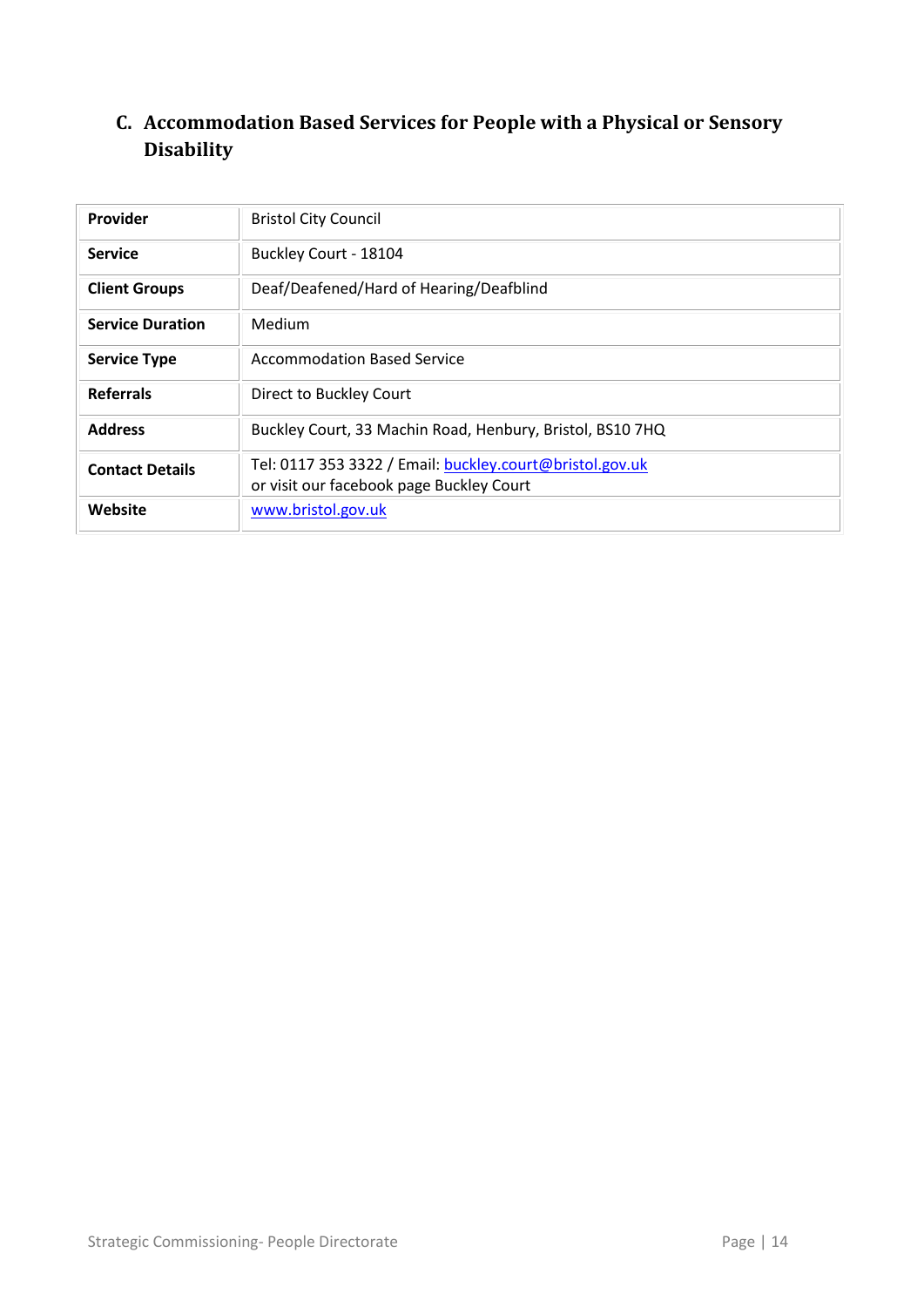# **Floating Support Services**

## <span id="page-14-1"></span><span id="page-14-0"></span>**D. Floating Support Services for Generic Clients**

| Provider                | <b>Bristol City Council</b>         |
|-------------------------|-------------------------------------|
| <b>Service</b>          | Community Support Team - 17948      |
| <b>Client Groups</b>    | Generic                             |
| <b>Service Duration</b> | Short                               |
| <b>Service Type</b>     | <b>Floating Support Service</b>     |
| <b>Referrals</b>        | Care Direct (0117 9222700)          |
| <b>Address</b>          | 100 Temple Street, Bristol, BS1 6AG |
| <b>Contact Details</b>  | Tel: 0117 9036983 (Team number)     |
| Website                 | www.bristol.gov.uk                  |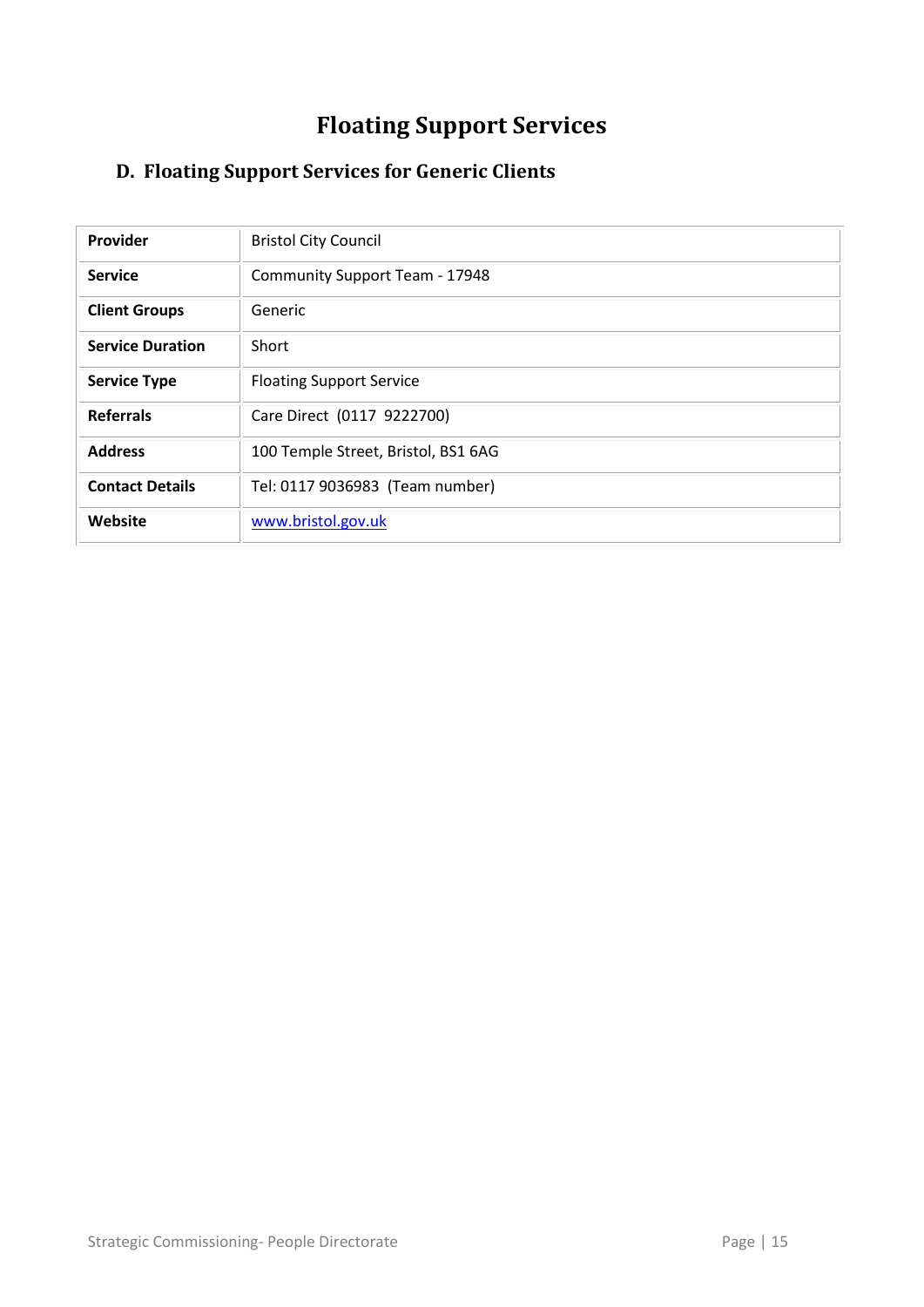#### <span id="page-15-0"></span>**E. Floating Support Services for Older People with Mental Health Needs / Dementia**

| <b>Provider</b>         | <b>Brunelcare</b>                                                                            |
|-------------------------|----------------------------------------------------------------------------------------------|
| <b>Service</b>          | Floating Support for Older People with Dementia (446) - 17966                                |
| <b>Client Groups</b>    | Older People with Mental Health Needs / Dementia & Older People With Support<br><b>Needs</b> |
| <b>Service Duration</b> | Short                                                                                        |
| <b>Service Type</b>     | <b>Floating Support Service</b>                                                              |
| <b>Referrals</b>        | Self-referral / Care Direct                                                                  |
| <b>Address</b>          | Kingswood Office, 21 Regent Street, Kingswood, Bristol, BS15 8JX                             |
| <b>Contact Details</b>  | Tel: 0117 947 9900 / Email: info@brunelcare.org.uk                                           |
| Website                 | www.brunelcare.org.uk                                                                        |

| Provider                | Carers Trust Phoenix Ltd.                                                     |
|-------------------------|-------------------------------------------------------------------------------|
| <b>Service</b>          | Floating Support to Older People with Mental Health Problems - 18193          |
| <b>Client Groups</b>    | Older People with Mental Health Needs / Dementia                              |
| <b>Service Duration</b> | Permanent                                                                     |
| <b>Service Type</b>     | <b>Floating Support Service</b>                                               |
| <b>Referrals</b>        | Self-referral / Care Direct                                                   |
| <b>Address</b>          | Crossroads Care, The Carers Centre, 1 Graham Road, Weston Super Mare BS23 1YA |
| <b>Contact Details</b>  | Tel: 0117 3533135 / Email: admin.weston@crossroadscaresw.org.uk               |
| Website                 | www.crossroadscaresw.org.uk                                                   |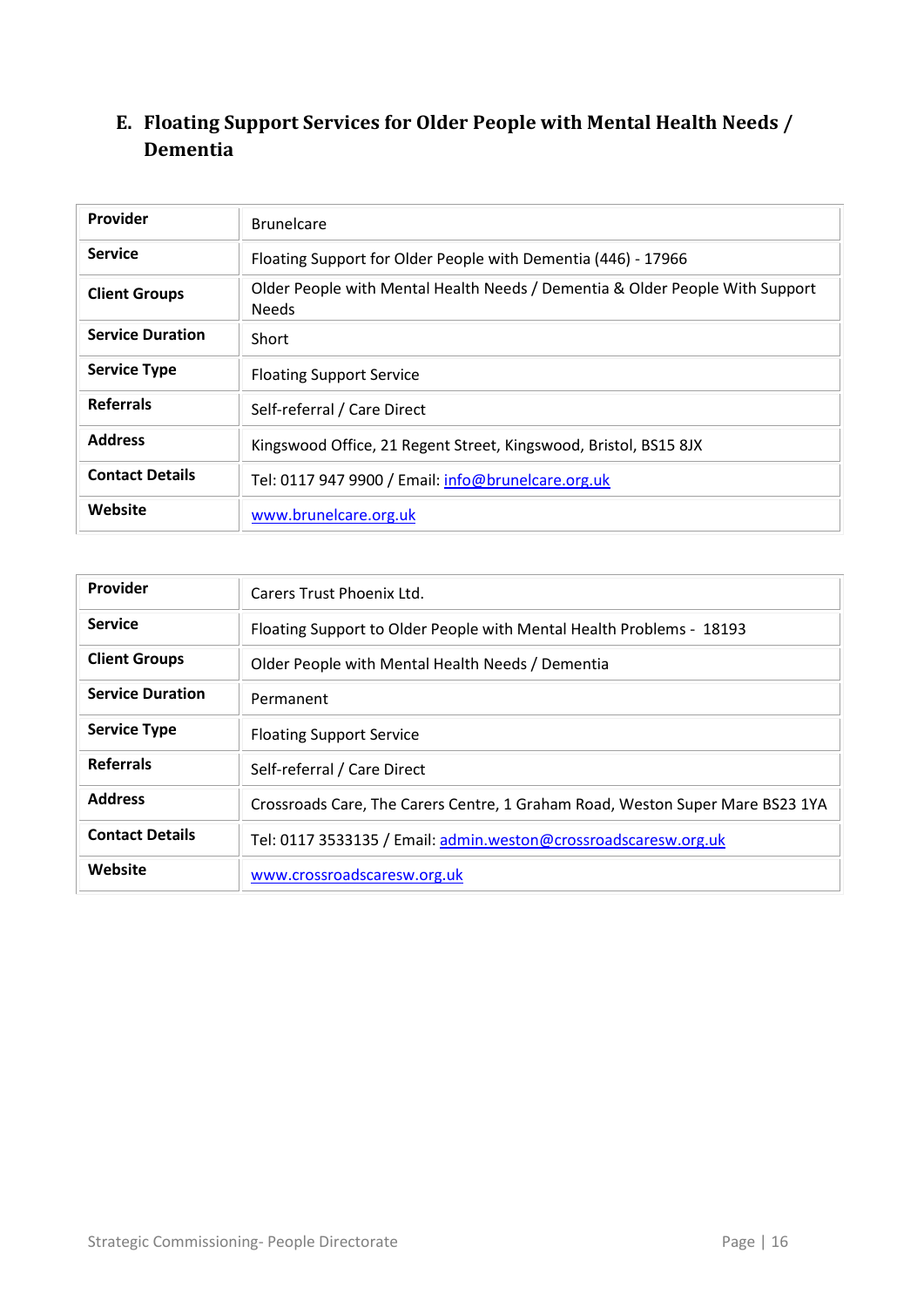<span id="page-16-0"></span>

| Provider                | Age UK Bristol                                                                 |
|-------------------------|--------------------------------------------------------------------------------|
| <b>Service</b>          | Floating Support - Short term - 17840                                          |
| <b>Client Groups</b>    | Older People with Support Needs & People with a Physical or Sensory Disability |
| <b>Service Duration</b> | Medium                                                                         |
| <b>Service Type</b>     | <b>Floating Support Service</b>                                                |
| <b>Referrals</b>        | Self-referral / Care Direct                                                    |
| <b>Address</b>          | Canningford House, 38 Victoria Street, Bristol, BS1 6BY                        |
| <b>Contact Details</b>  | Tel: 0117 9281546 / Email: admin@ageukbristol.org.uk                           |
| Website                 | www.ageuk.org.uk                                                               |

## **F. Floating Support for Older People with Support Needs**

| Provider                | Age UK Bristol                                          |
|-------------------------|---------------------------------------------------------|
| <b>Service</b>          | Floating Support Long Term - 18101                      |
| <b>Client Groups</b>    | Older People with Support Needs                         |
| <b>Service Duration</b> | Permanent                                               |
| <b>Service Type</b>     | <b>Floating Support Service</b>                         |
| <b>Referrals</b>        | Self-referral / Care Direct                             |
| <b>Address</b>          | Canningford House, 38 Victoria Street, Bristol, BS1 6BY |
| <b>Contact Details</b>  | Tel: 0117 9281546 / Email: admin@ageukbristol.gov.uk    |
| Website                 | www.ageuk.org.uk                                        |

| Provider                | <b>Brunelcare</b>                                                         |
|-------------------------|---------------------------------------------------------------------------|
| <b>Service</b>          | Sheltered Housing Floating Support - 18120                                |
| <b>Client Groups</b>    | Older People with Support Needs                                           |
| <b>Service Duration</b> | Permanent                                                                 |
| <b>Service Type</b>     | Older People with Support Needs                                           |
| <b>Referrals</b>        | Self-referral / Care Direct                                               |
| <b>Address</b>          | Head Office, Saffron Gardens, Prospect Place, Whitehall, Bristol, BS5 9FF |
| <b>Contact Details</b>  | Tel: 0117 914 4251 / Email: info@brunelcare.org.uk                        |
| Website                 | www.brunelcare.org.uk                                                     |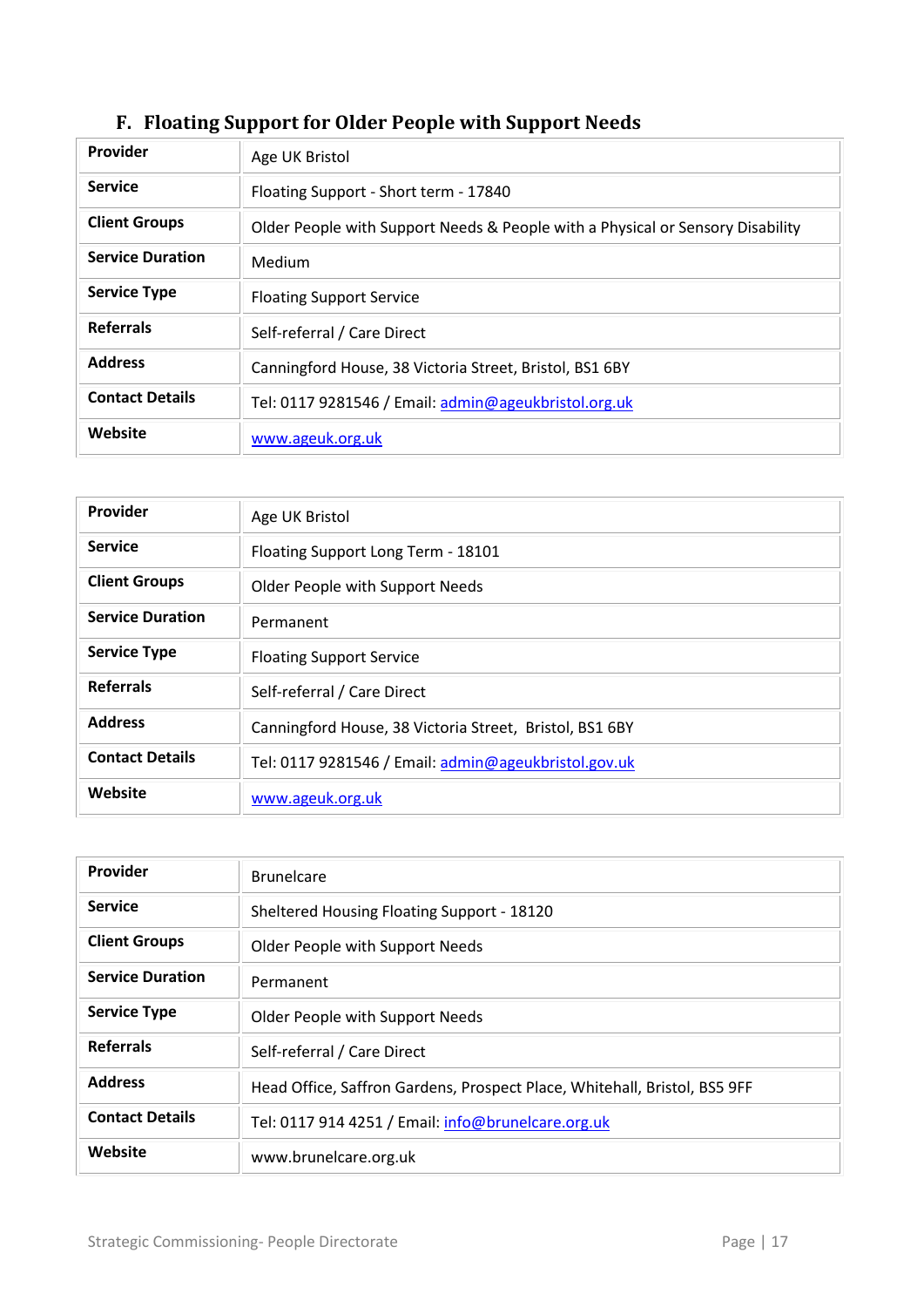| Provider                | <b>United Housing Association</b>                         |
|-------------------------|-----------------------------------------------------------|
| <b>Service</b>          | Roshni Ghar Floating Support - 18042                      |
| <b>Client Groups</b>    | <b>Older People with Support Needs</b>                    |
| <b>Service Duration</b> | Permanent                                                 |
| <b>Service Type</b>     | <b>Floating Support Service</b>                           |
| <b>Referrals</b>        | Self-referral / Care Direct                               |
| <b>Address</b>          | Eden House, Eastgate Office Park, Bristol, BS5 6XX        |
| <b>Contact Details</b>  | Tel: 0117 942 4600 / Email: info@unitedcommunities.org.uk |
| Website                 | www.unitedcommunities.org.uk                              |

| Provider                | <b>United Housing Association</b>                         |
|-------------------------|-----------------------------------------------------------|
| <b>Service</b>          | Community Support - 18044                                 |
| <b>Client Groups</b>    | Older People with Support Needs                           |
| <b>Service Duration</b> | Medium                                                    |
| <b>Service Type</b>     | <b>Floating Support Service</b>                           |
| <b>Referrals</b>        | Self-referral / Care Direct                               |
| <b>Address</b>          | Eden House, Eastgate Office Park, Bristol, BS5 6XX        |
| <b>Contact Details</b>  | Tel: 0117 942 4600 / Email: info@unitedcommunities.org.uk |
| Website                 | www.unitedcommunities.org.uk                              |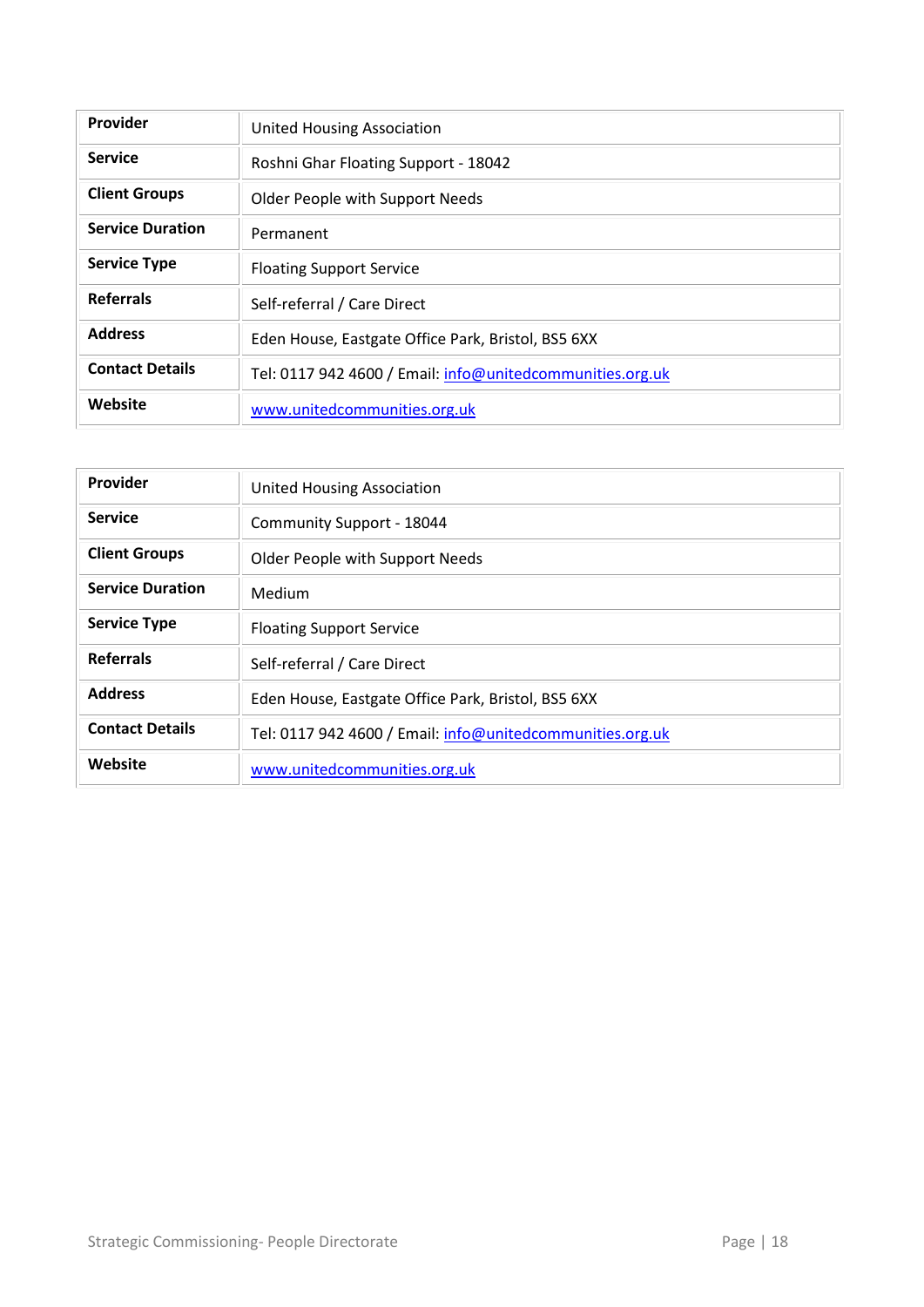<span id="page-18-0"></span>

| Provider                | <b>Brandon Trust</b>                                       |
|-------------------------|------------------------------------------------------------|
| <b>Service</b>          | The Brandon Trust Floating Support Service - 18000         |
| <b>Client Groups</b>    | People with Learning Disabilities                          |
| <b>Service Duration</b> | Permanent                                                  |
| <b>Service Type</b>     | <b>Floating Support</b>                                    |
| <b>Referrals</b>        | Self-referral / Care Direct                                |
| <b>Address</b>          | Olympus House, Britannia Road, Patchway, Bristol, BS34 5TA |
| <b>Contact Details</b>  | Tel: 0117 907 7200 / Email: info@brandontrust.org          |
| Website                 | www.brandontrust.org                                       |

## **G. Floating Support for People with Learning Disabilities**

| Provider                | <b>Cintre Community</b>                                                         |
|-------------------------|---------------------------------------------------------------------------------|
| <b>Service</b>          | Cintre Reachout (271) - 17771                                                   |
| <b>Client Groups</b>    | People with Learning Disabilities                                               |
| <b>Service Duration</b> | Permanent                                                                       |
| <b>Service Type</b>     | <b>Floating Support Service</b>                                                 |
| <b>Referrals</b>        | Self-referral / Care Direct                                                     |
| <b>Address</b>          | 2 <sup>nd</sup> Floor, Shore House, 68 Westbury Hill, Westbury on Trym, BS9 3AA |
| <b>Contact Details</b>  | Tel: 0117 924 4654 / Email: enquiries@cintre.org                                |
| Website                 | www.cintre.org                                                                  |

| Provider                | Keyring                                                                |
|-------------------------|------------------------------------------------------------------------|
| <b>Service</b>          | Keyring Living Support Networks - 17958                                |
| <b>Client Groups</b>    | People with Learning Disabilities                                      |
| <b>Service Duration</b> | Permanent                                                              |
| <b>Service Type</b>     | <b>Floating Support Service</b>                                        |
| <b>Referrals</b>        | Self-referral / Care Direct                                            |
| <b>Address</b>          | Unit 21C. Easton Business Centre, Felix Road, Easton, Bristol, BS5 OHE |
| <b>Contact Details</b>  | Tel: 0117 941 5355 / Email: enquiries@keyring.org                      |
| Website                 | www.keyring.org                                                        |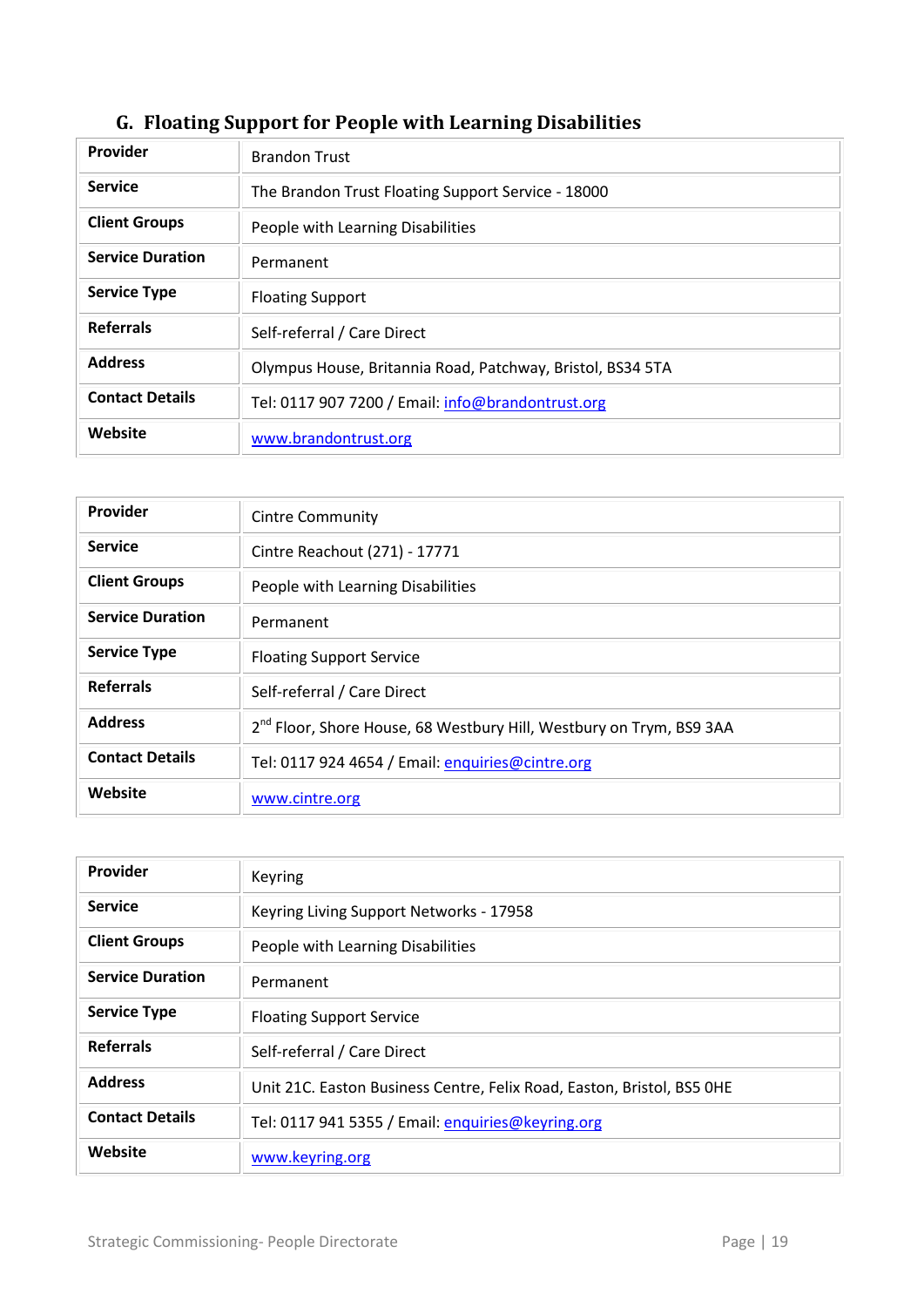| <b>Provider</b>         | Milestones Trust                                                         |
|-------------------------|--------------------------------------------------------------------------|
| <b>Service</b>          | Milestones Trust Floating Support Service - 17995                        |
| <b>Client Groups</b>    | People with Learning Disabilities / People with Mental Health Needs      |
| <b>Service Duration</b> | Permanent                                                                |
| <b>Service Type</b>     | <b>Floating Support Service</b>                                          |
| <b>Referrals</b>        | Self-referral / Care Direct                                              |
| <b>Address</b>          | Unit 10, Eclipse Office Park High Street, Staple Hill, Bristol, BS16 5EL |
| <b>Contact Details</b>  | Tel: 0117 970 9381 / info@milestonestrust.org.uk                         |
| Website                 | www.milestonestrust.org.uk                                               |

| Provider                | <b>SiLS</b>                                                         |
|-------------------------|---------------------------------------------------------------------|
| <b>Service</b>          | SiLS Stepping Stones to Independence (16) - 17643                   |
| <b>Client Groups</b>    | People with Learning Disabilities / People with Mental Health Needs |
| <b>Service Duration</b> | Permanent                                                           |
| <b>Service Type</b>     | <b>Floating Support Service</b>                                     |
| <b>Referrals</b>        | Self-referral / Care Direct                                         |
| <b>Address</b>          | Suite 2, Corona Buildings, Wood Road, Kingswood. BS15 8DT           |
| <b>Contact Details</b>  | Tel: 0117 960 8855                                                  |
| Website                 | www.mysils.co.uk                                                    |

| Provider                | Supported Independence                                              |
|-------------------------|---------------------------------------------------------------------|
| <b>Service</b>          | Floating Support - 17787                                            |
| <b>Client Groups</b>    | People with Learning Disabilities / People with Mental Health Needs |
| <b>Service Duration</b> | Permanent                                                           |
| <b>Service Type</b>     | <b>Floating Support Service</b>                                     |
| <b>Referrals</b>        | Self-referral / Care Direct                                         |
| <b>Address</b>          | Kelly House, 27-29 Ashley Road, Montpelier, Bristol, BS6 5NJ        |
| <b>Contact Details</b>  | Tel: 0117 9246438                                                   |
| Website                 | www.supportedindependence.co.uk                                     |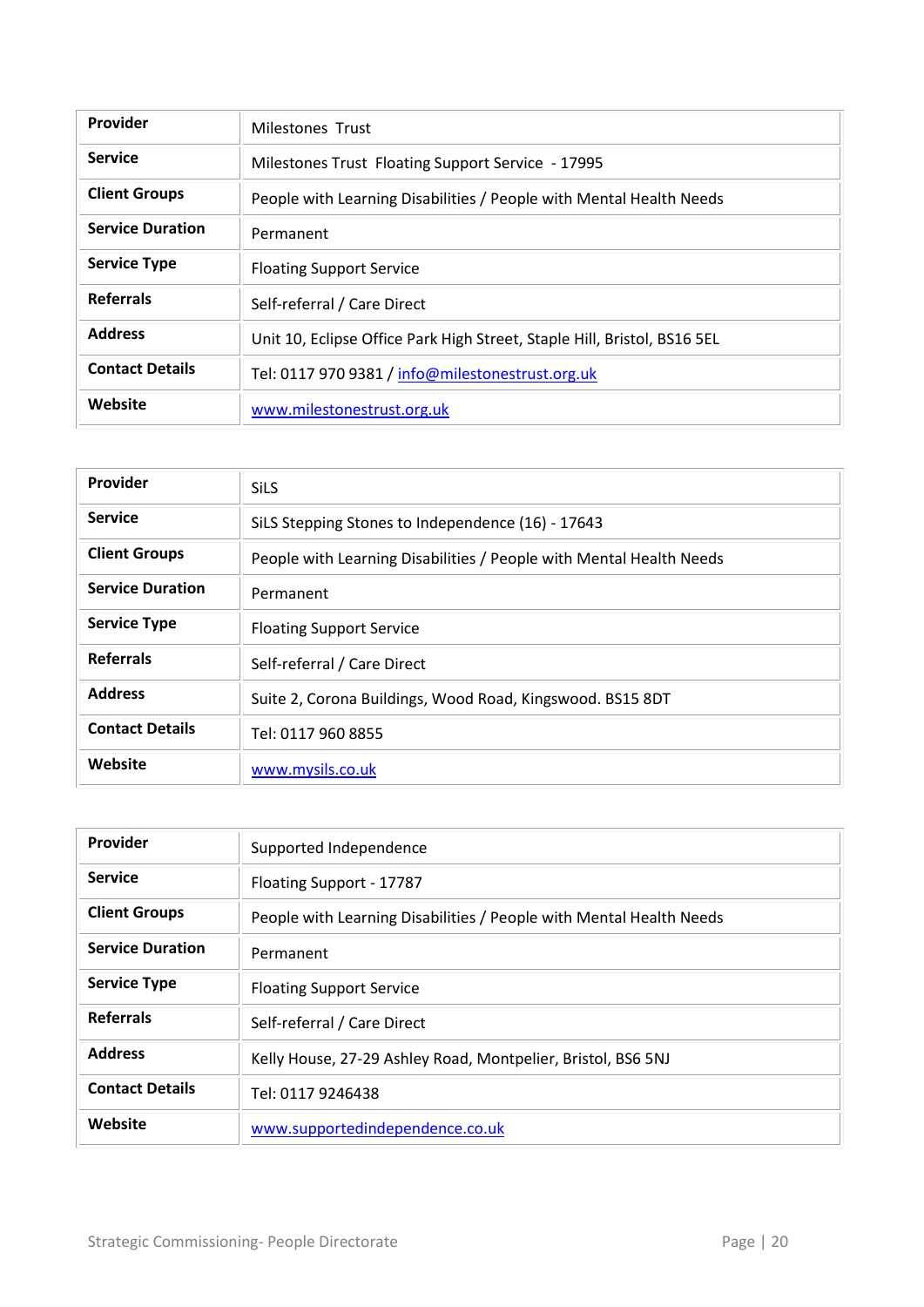| Provider                | <b>Missing Link</b>                                            |
|-------------------------|----------------------------------------------------------------|
| <b>Service</b>          | Mental Health Floating Support Service - 18194                 |
| <b>Client Groups</b>    | People with Mental Health Needs                                |
| <b>Service Duration</b> | Short / Medium                                                 |
| <b>Service Type</b>     | <b>Floating Support</b>                                        |
| <b>Referrals</b>        | <b>Housing Support Register</b>                                |
| <b>Address</b>          | Link House, 5 Queen Square, Bristol, BS1 4JQ                   |
| <b>Contact Details</b>  | Tel: 0117 925 1811 / Email: enquiries@missinglinkhousing.co.uk |
| Website                 | www.missinglinkhousing.co.uk                                   |

## <span id="page-20-0"></span>**H. Floating Support for People with Mental Health Needs**

| Provider                | Places for People                                           |
|-------------------------|-------------------------------------------------------------|
| <b>Service</b>          | Mental Health Floating Support Service - 18195              |
| <b>Client Groups</b>    | People with Mental Health Needs                             |
| <b>Service Duration</b> | Short / Medium                                              |
| <b>Service Type</b>     | <b>Floating Support</b>                                     |
| <b>Referrals</b>        | <b>Housing Support Register</b>                             |
| <b>Address</b>          | 4 <sup>th</sup> Floor, 10 Victoria Street, Bristol, BS1 6BN |
| <b>Contact Details</b>  | Tel: 0117 9704100                                           |
| Website                 | www.placesforpeople.co.uk                                   |

| Provider                | St Mungo's                                        |
|-------------------------|---------------------------------------------------|
| <b>Service</b>          | Mental Health Floating Support Service - 18196    |
| <b>Client Groups</b>    | People with Mental Health Needs                   |
| <b>Service Duration</b> | Short / Medium                                    |
| <b>Service Type</b>     | <b>Floating Support</b>                           |
| <b>Referrals</b>        | <b>Housing Support Register</b>                   |
| <b>Address</b>          | 1 New Street, Bristol, BS2 9DX                    |
| <b>Contact Details</b>  | Tel: 0117 9542951 / Email: cliff.jones@mungos.org |
| Website                 | www.mungos.org                                    |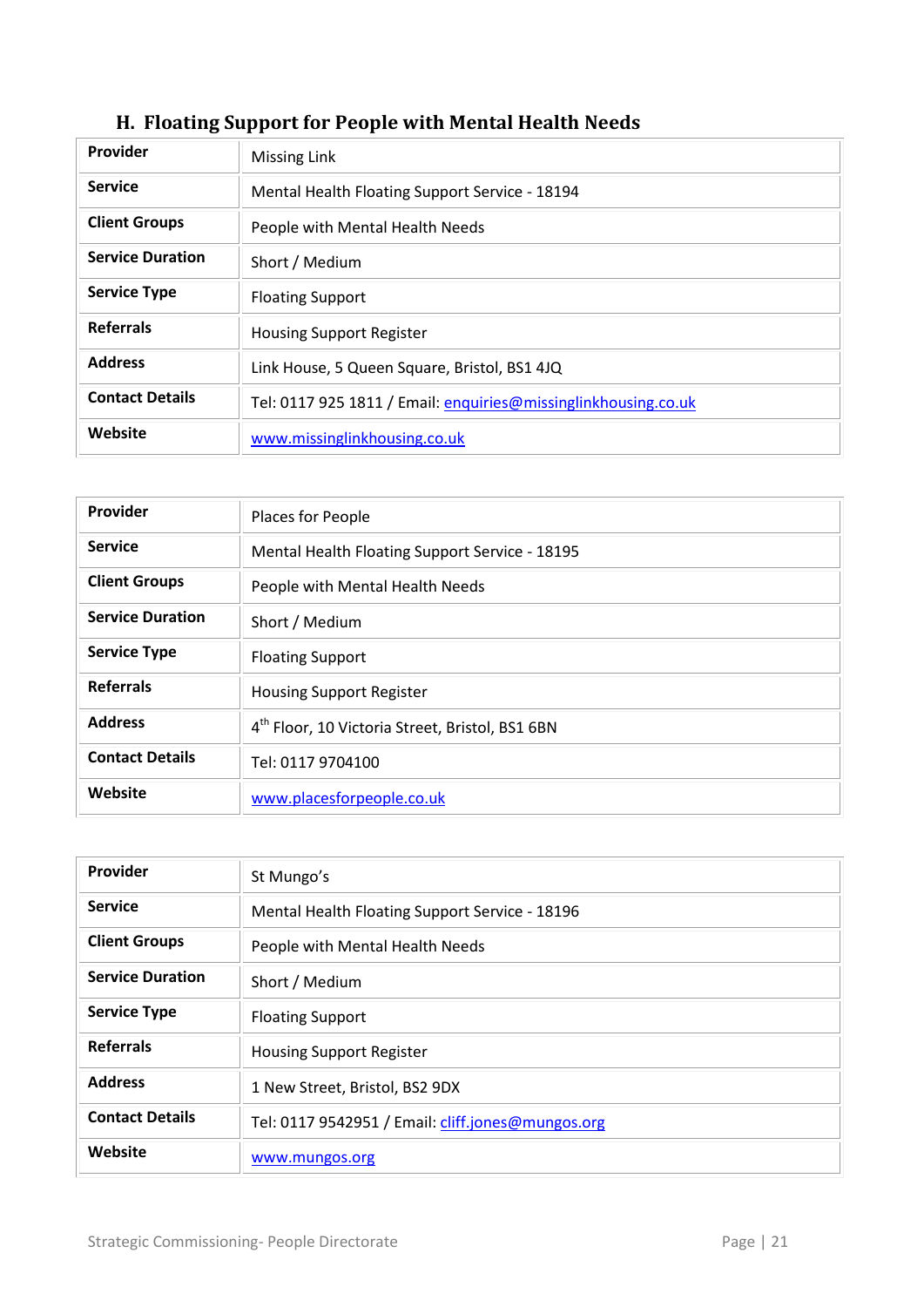## <span id="page-21-0"></span>**I. Floating Support for People living with HIV**

| Provider                |                                                |
|-------------------------|------------------------------------------------|
|                         | <b>Brigstowe Project</b>                       |
| <b>Service</b>          | Floating Support (308) - 17794                 |
| <b>Client Groups</b>    | People living with HIV                         |
| <b>Service Duration</b> | Short/medium                                   |
| <b>Service Type</b>     | <b>Floating Support</b>                        |
| <b>Referrals</b>        | Self-referral                                  |
| <b>Address</b>          | 176 Easton Road, Easton, Bristol, BS5 OES      |
| <b>Contact Details</b>  | Tel: 0117 955 5038 / Email: info@brigstowe.org |
| Website                 | www.brigstowe.org                              |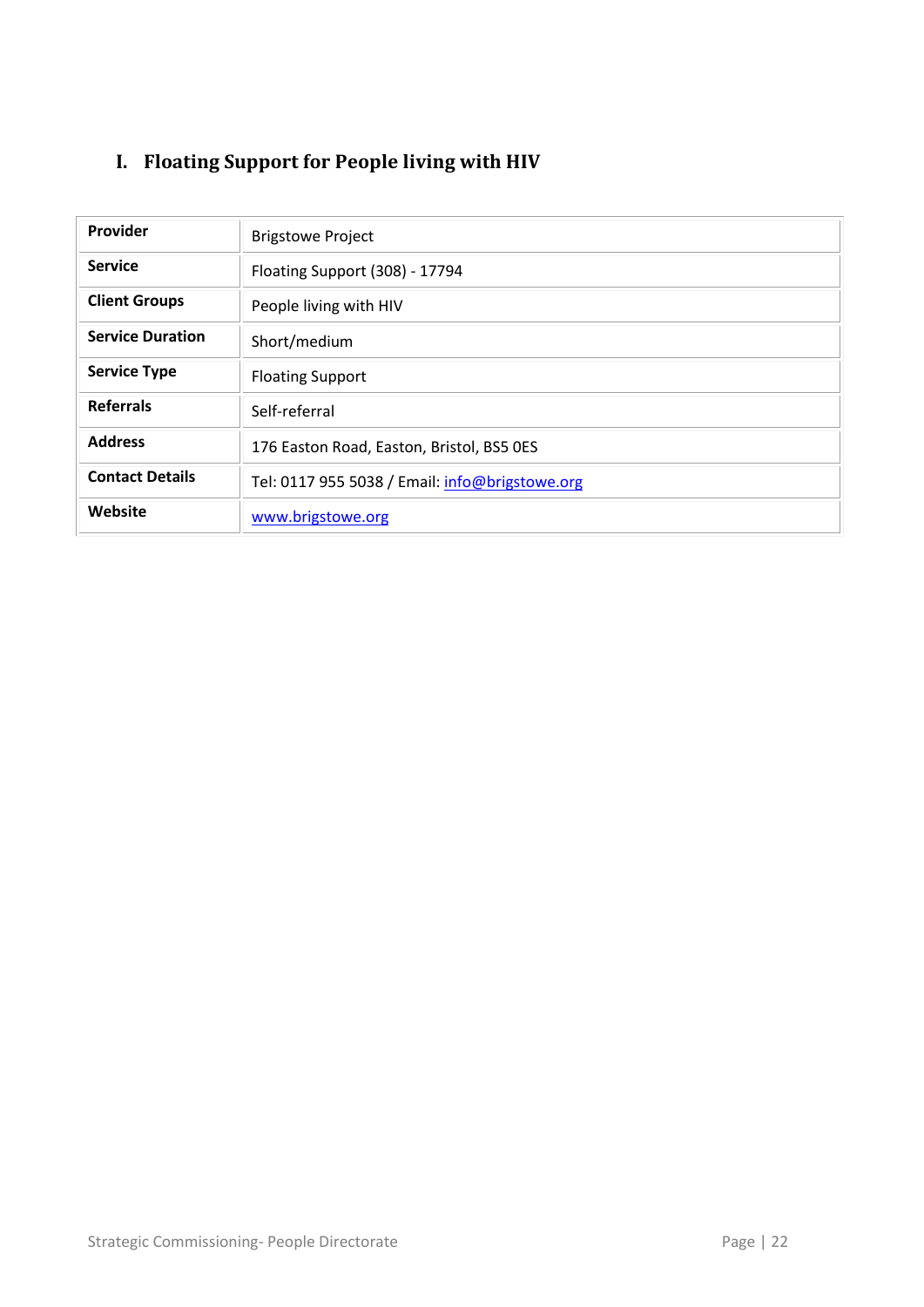## <span id="page-22-0"></span>**J. Floating Support for People with Physical or Sensory Disability**

| <b>Provider</b>         | <b>Bristol City Council</b>                                                                                        |
|-------------------------|--------------------------------------------------------------------------------------------------------------------|
| <b>Service</b>          | Sensory Support Service - 17868                                                                                    |
| <b>Client Groups</b>    | Deaf/Deafened/Hard of Hearing/Blind/Partially Sighted/Deafblind                                                    |
| <b>Service Duration</b> | Medium                                                                                                             |
| <b>Service Type</b>     | <b>Floating Support Service</b>                                                                                    |
| <b>Referrals</b>        | Direct to Sensory Support Service                                                                                  |
| <b>Address</b>          | RNIB, 10 Stillhouse Lane, Bedminster, Bristol, BS3 4EB                                                             |
| <b>Contact Details</b>  | Tel: 0117 9141440 / Email: sensory.support@bristol.gov.uk<br>SMS: 07775695434 Skype: bccsss Glide: Sensory support |
| Website                 | www.bristol.gov.uk                                                                                                 |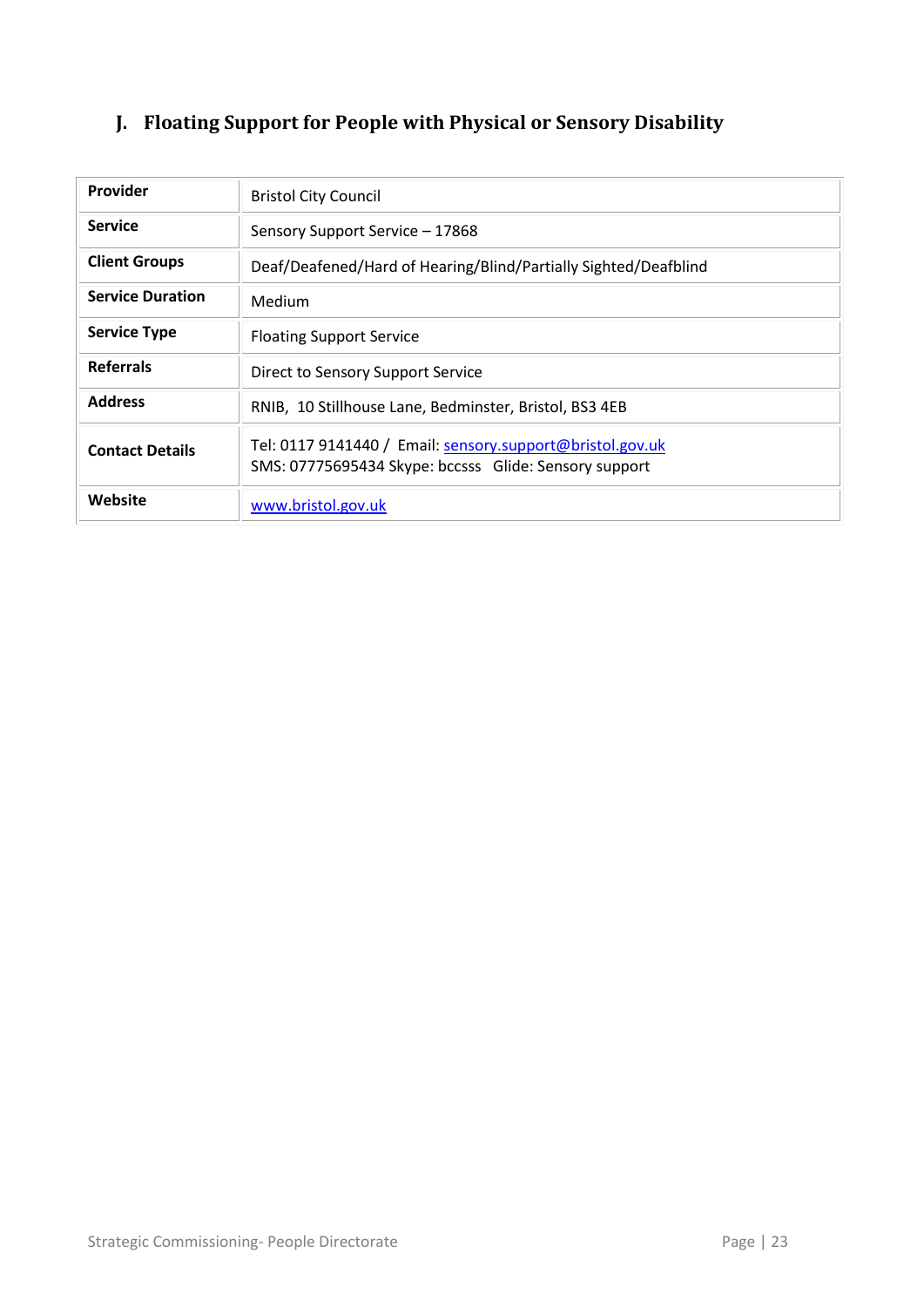# **Community or Social Alarm Services**

<span id="page-23-0"></span>

| Provider                | <b>Affinity Sutton Group</b>                          |
|-------------------------|-------------------------------------------------------|
| <b>Service</b>          | Affinity Sutton Homes Community Alarm Service - 17951 |
| <b>Client Groups</b>    | Older People with Support Needs                       |
| <b>Service Duration</b> | Permanent                                             |
| <b>Service Type</b>     | <b>Community or Social Alarm Service</b>              |
| <b>Referrals</b>        | Self-referral / Home Choice Bristol                   |
| <b>Address</b>          | 2 Pritchard Street, Bristol, BS2 8RH                  |
| <b>Contact Details</b>  | Tel: 01243 380126                                     |
| Website                 | www.affinitysutton.com                                |

| Provider                | <b>Brunelcare</b>                                                         |
|-------------------------|---------------------------------------------------------------------------|
| <b>Service</b>          | Alarm Only Service - 18073                                                |
| <b>Client Groups</b>    | Older People with Support Needs                                           |
| <b>Service Duration</b> | Permanent                                                                 |
| <b>Service Type</b>     | <b>Community or Social Alarm Service</b>                                  |
| <b>Referrals</b>        | Self-referral / Home Choice Bristol                                       |
| <b>Address</b>          | Head Office, Saffron Gardens, Prospect Place, Whitehall, Bristol, BS5 9FF |
| <b>Contact Details</b>  | Tel: 0117 9144251 / Email: info@brunelcare.org.uk                         |
| Website                 | www.brunelcare.org.uk                                                     |

| <b>Provider</b>         | Curo                                                          |
|-------------------------|---------------------------------------------------------------|
| <b>Service</b>          | Sheltered Housing - Alarm Only - 18009                        |
| <b>Client Groups</b>    | Older People with Support Needs                               |
| <b>Service Duration</b> | Permanent                                                     |
| <b>Service Type</b>     | <b>Community or Social Alarm Service</b>                      |
| <b>Referrals</b>        | Self-referral / Home Choice Bristol                           |
| <b>Address</b>          | Holly House, Corbet Close, Lawrence Weston, Bristol, BS11 OTA |
| <b>Contact Details</b>  | Tel: 01225 366000 / Email: hello@curo-group.co.uk             |
| Website                 | www.curo-group.co.uk                                          |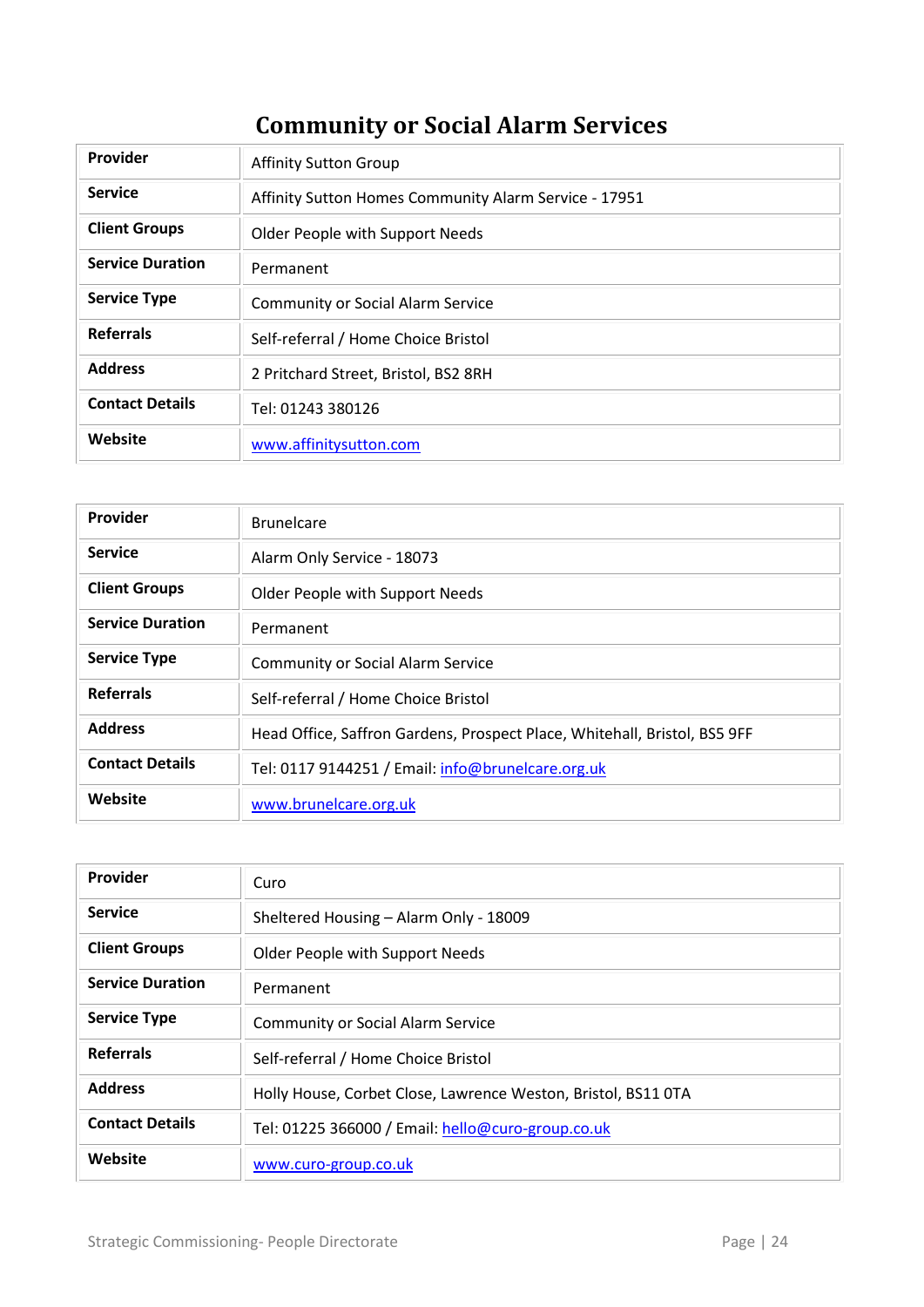| Provider                | Places for People                                                      |
|-------------------------|------------------------------------------------------------------------|
| <b>Service</b>          | Sheltered Housing Alarm Only (566) - 17943                             |
| <b>Client Groups</b>    | Older People with Support Needs                                        |
| <b>Service Duration</b> | Permanent                                                              |
| <b>Service Type</b>     | <b>Community and Social Alarm Service</b>                              |
| <b>Referrals</b>        | Self-referral / Home Choice Bristol                                    |
| <b>Address</b>          | County House, 1-3 Surrey Street, St Pauls, Bristol, BS2 8PS            |
| <b>Contact Details</b>  | Tel: 0117 9704573 / Email: customerservicecentre@placesforpeople.co.uk |
| Website                 | www.placesforpeople.co.uk                                              |

| Provider                | Sovereign Housing Association                                |
|-------------------------|--------------------------------------------------------------|
| <b>Service</b>          | Sovereign Community Alarm Service - 18013                    |
| <b>Client Groups</b>    | Older People with Support Needs                              |
| <b>Service Duration</b> | Permanent                                                    |
| <b>Service Type</b>     | <b>Community or Social Alarm Service</b>                     |
| <b>Referrals</b>        | Self-referral / Home Choice Bristol                          |
| <b>Address</b>          | Berkshire House, 17-24 Bartholomew Street, Newbury, RG14 5LL |
| <b>Contact Details</b>  | Tel: 01635 572 129 / info@sovereign.org.uk                   |
| Website                 | www.sovereign.org.uk                                         |

| Provider                | The Guinness Trust                                                               |
|-------------------------|----------------------------------------------------------------------------------|
| <b>Service</b>          | Avondown Close (535) - 17916                                                     |
| <b>Client Groups</b>    | Older People with Support Needs                                                  |
| <b>Service Duration</b> | Permanent                                                                        |
| <b>Service Type</b>     | <b>Community or Social Alarm Service</b>                                         |
| <b>Referrals</b>        | Self-referral / Home Choice Bristol                                              |
| <b>Address</b>          | Block C. Estune Business Park, Wild Country Lane, Long Ashton, Bristol, BS41 9AF |
| <b>Contact Details</b>  | Tel: 0300 123 0705                                                               |
| Website                 | www.guinnesspartnership.com                                                      |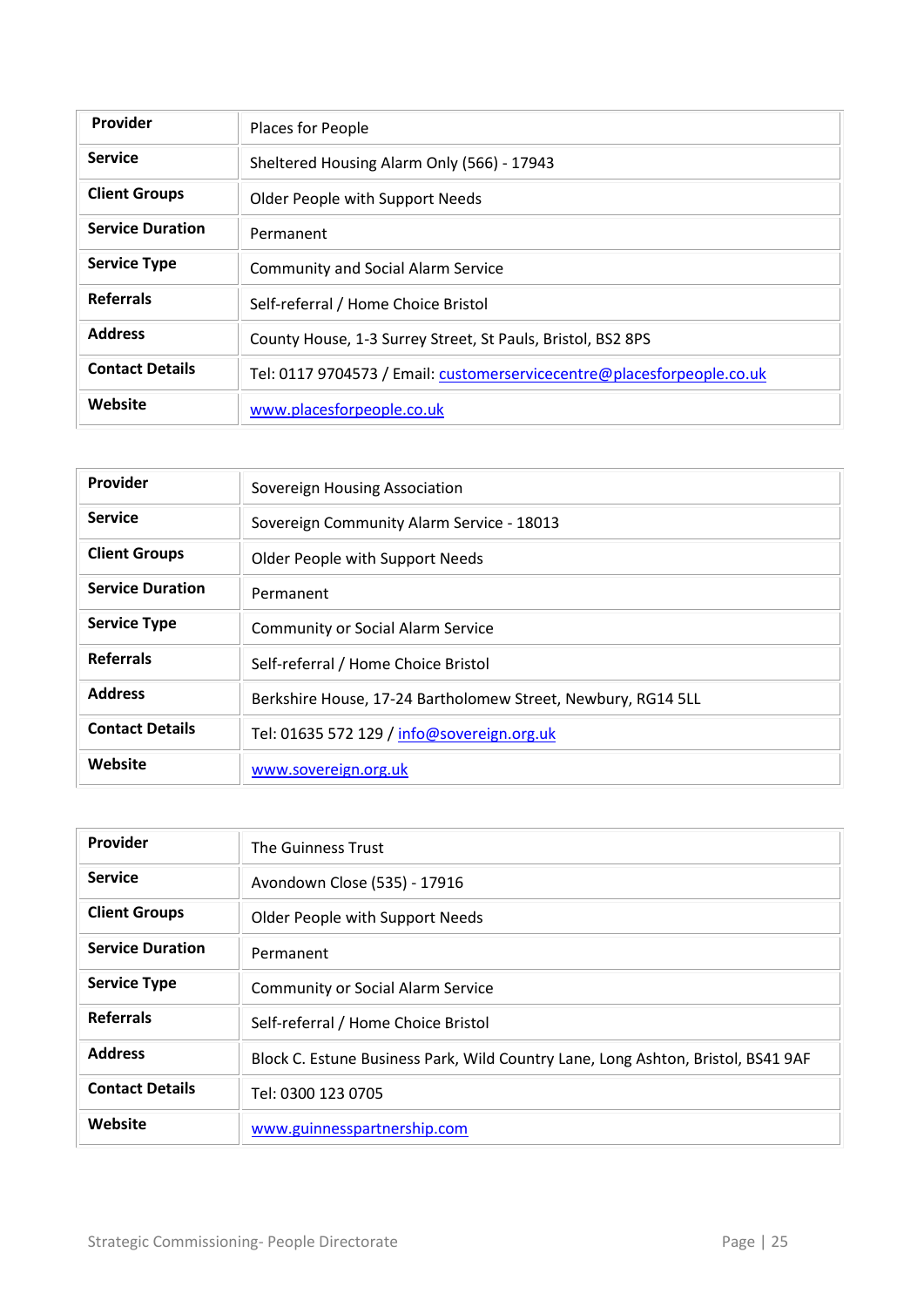| Provider                | The Guinness Trust                                                               |
|-------------------------|----------------------------------------------------------------------------------|
| <b>Service</b>          | GT Community Alarm Services (536a) - 17955                                       |
| <b>Client Groups</b>    | Older People with Support Needs                                                  |
| <b>Service Duration</b> | Permanent                                                                        |
| <b>Service Type</b>     | <b>Community or Social Alarm Service</b>                                         |
| <b>Referrals</b>        | Self-referral / Home Choice Bristol                                              |
| <b>Address</b>          | Block C. Estune Business Park, Wild Country Lane, Long Ashton, Bristol, BS41 9AF |
| <b>Contact Details</b>  | Tel: 0300 123 0705                                                               |
| Website                 | www.guinnesspartnership.com                                                      |

| <b>Provider</b>         | <b>United Housing Association</b>                         |
|-------------------------|-----------------------------------------------------------|
| <b>Service</b>          | Roshni Ghar Alarm Service - 18041                         |
| <b>Client Groups</b>    | Older People with Support Needs                           |
| <b>Service Duration</b> | Permanent                                                 |
| <b>Service Type</b>     | Accommodation Based / Sheltered Housing for Older People  |
| <b>Referrals</b>        | Self-referral / Home Choice Bristol                       |
| <b>Address</b>          | Eden House, Eastgate Office Park, Bristol, BS5 6XX        |
| <b>Contact Details</b>  | Tel: 0117 942 4600 / Email: info@unitedcommunities.org.uk |
| Website                 | www.unitedcommunities.org.uk                              |